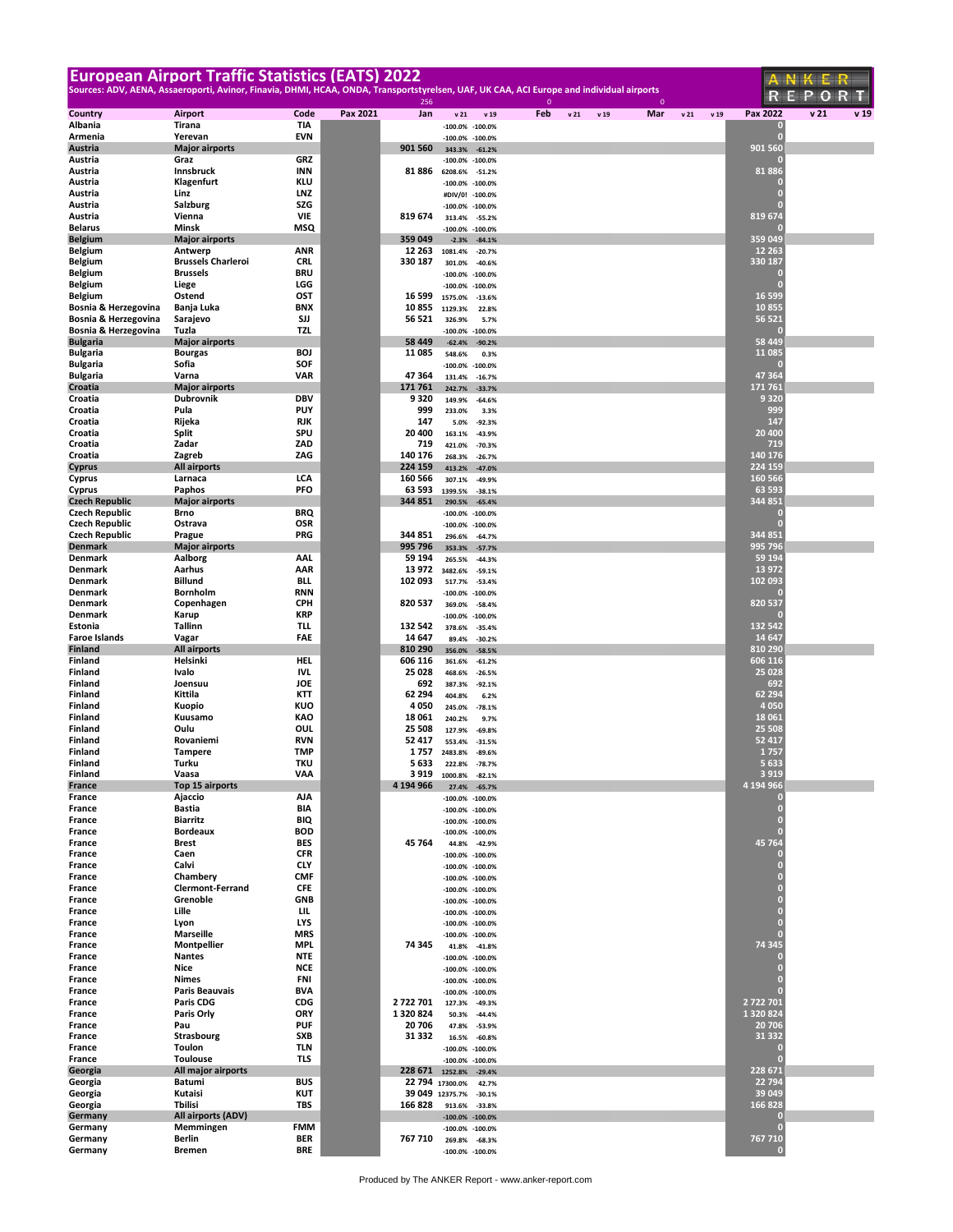| Sources: ADV, AENA, Assaeroporti, Avinor, Finavia, DHMI, HCAA, ONDA, Transportstyrelsen, UAF, UK CAA, ACI Europe and individual airports<br>EPORT<br>256<br>$\mathbf{0}$<br>$\mathbf 0$<br>v <sub>21</sub><br>Pax 2022<br>v 19<br>Code<br>Pax 2021<br>Jan<br>Feb<br>Mar<br>v21<br>v 19<br>Country<br>Airport<br>v <sub>21</sub><br>v <sub>21</sub><br>v 19<br>v 19<br><b>CGN</b><br><b>Cologne Bonn</b><br>Germany<br>o<br>$-100.0\% -100.0\%$<br>$\bf{0}$<br>Dortmund<br>DTM<br>Germany<br>$-100.0\% -100.0\%$<br><b>Dresden</b><br><b>DRS</b><br>$\overline{0}$<br>Germany<br>$-100.0\% -100.0\%$<br><b>DUS</b><br>Germany<br>Düsseldorf<br>$-100.0\% -100.0\%$<br>Erfurt<br>ERF<br>Germany<br>$-100.0\%$<br>$-100.0%$<br>Frankfurt<br><b>FRA</b><br>2 2 10 4 70<br>2 2 10 4 70<br>Germany<br>150.4%<br>$-52.5%$<br>Friedrichshafen<br><b>FDH</b><br>Germany<br>$-100.0\%$<br>$-100.0%$<br>Hahn<br><b>HHN</b><br>Germany<br>п<br>$-100.0\%$<br>$-100.0%$<br>396 829<br>396 829<br>Germany<br>Hamburg<br>HAM<br>279.1%<br>$-63.0%$<br>Germany<br>Hannover<br>HAJ<br>$-100.0\%$<br>$-100.0%$<br>Karlsruhe/Baden-Baden<br><b>FKB</b><br>Germany<br>п<br>$-100.0\%$<br>$-100.0%$<br>Germany<br>Leipzig/Halle<br>LEJ<br>$-100.0\%$<br>$-100.0%$<br>1 155 870<br>Munich<br>Germany<br>MUC<br>1 155 870<br>478.0%<br>$-62.6%$<br>Münster/Osnabrück<br><b>FMO</b><br>Germany<br>O<br>$-100.0\%$<br>$-100.0%$<br><b>NUE</b><br>г<br>Nürnberg<br>Germany<br>$-100.0\%$<br>$-100.0%$<br>Paderborn/Lippstadt<br>PAD<br>Germany<br>$-100.0\% -100.0\%$<br>Saarbrücken<br>SCN<br>Germany<br>п<br>$-100.0\%$<br>$-100.0%$<br><b>STR</b><br>Germany<br><b>Stuttgart</b><br>Г<br>$-100.0\% -100.0\%$<br><b>NRN</b><br>г<br>Germany<br>Weeze<br>$-100.0\% -100.0\%$<br>15 175<br>GIB<br>Gibraltar<br>Gibraltar<br>15 175<br>304.0%<br>$-41.6%$<br>Greece<br>All airports<br>$-100.0\% -100.0\%$<br><b>AXD</b><br>$\overline{0}$<br>Alexandroupolis<br>Greece<br>$-100.0%$<br>$-100.0%$<br><b>GPA</b><br>Araxos<br>п<br>Greece<br>$-100.0%$<br>$-100.0%$<br>772 766<br>ATH<br><b>Athens</b><br>772 766<br>Greece<br>231.2%<br>$-44.5%$<br>Chania<br>CHQ<br>35 408<br>35 408<br>Greece<br>235.5%<br>$-30.5%$<br>Chios<br>JKH<br>Greece<br>$-100.0\%$<br>$-100.0%$<br>Corfu<br><b>CFU</b><br>14 301<br>Greece<br>14 301<br>196.8%<br>$-30.5%$<br>Heraklion<br><b>HER</b><br>Greece<br>о<br>$-100.0%$<br>$-100.0%$<br>KLX<br>г<br>Kalamata<br>Greece<br>$-100.0\%$<br>$-100.0%$<br>Greece<br>Karpathos<br>AOK<br>п<br>$-100.0\%$<br>$-100.0%$<br>2841<br>Kavala<br><b>KVA</b><br>2841<br>Greece<br>209.8%<br>$-62.9%$<br>Kefalonia<br>EFL<br>2 4 7 9<br>2479<br>Greece<br>113.9%<br>$-19.9%$<br>KGS<br>12 263<br>12 26 3<br>Kos<br>Greece<br>144.2%<br>$-31.2%$<br><b>JMK</b><br>5092<br>5 0 9 2<br><b>Mykonos</b><br>Greece<br>100.7%<br>$-22.3%$<br>16 06 1<br>Greece<br><b>Mytilene</b><br>MJT<br>16 061<br>130.0%<br>$-31.6%$<br><b>PVK</b><br>260<br>Greece<br>Preveza/Lefkas<br>260<br>62.5%<br>$-3.7%$<br>35 611<br>Rhodes<br><b>RHO</b><br>35 611<br>Greece<br>168.8%<br>$-29.9%$<br>8 8 9 9<br>Samos<br>SMI<br>8899<br>Greece<br>75.3%<br>$-19.9%$<br>14 244<br><b>JTR</b><br>Santorini<br>14 244<br>Greece<br>205.7%<br>$-58.0%$<br>812<br><b>Skiathos</b><br>JSI<br>812<br>Greece<br>98.0%<br>$-3.2%$<br>SKG<br>220 599<br>220 599<br>Thessaloniki<br>Greece<br>322.3%<br>$-43.2%$<br>Zakynthos<br>ZTH<br>2 2 2 0<br>2 2 2 0<br>Greece<br>96.1%<br>$-10.8%$<br><b>BUD</b><br>562 635<br><b>Budapest</b><br>562 635<br>Hungary<br>750.6%<br>$-44.1%$<br>Debrecen<br><b>DEB</b><br>Hungary<br>$-100.0%$<br>$-100.0%$<br>220 008<br>Iceland<br>All airports<br>220 008<br>340.5%<br>$-62.5%$<br>AEY<br>7996<br>Iceland<br>Akureyri<br>7 996<br>6.8%<br>$-49.3%$<br>Keflavik<br><b>KEF</b><br>190 488<br>Iceland<br>190 488<br>748.0%<br>$-64.4%$<br><b>RKV</b><br>14 7 84<br>Reykjavik<br>14 784<br>Iceland<br>7.2%<br>$-37.3%$<br>1 056 799<br>1056799<br><b>Ireland</b><br><b>Major airports</b><br>370.6%<br>$-55.4%$<br>ORK<br>65 281<br>Ireland<br>Cork<br>65 281<br>1156.4%<br>$-56.3%$<br>Dublin<br><b>DUB</b><br>991 518<br>991 518<br>Ireland<br>365.3%<br>$-52.2%$<br>KIR<br>Ireland<br>Kerry<br>#DIV/0!<br><b>NOC</b><br>Ireland<br>Knock<br>Г<br>$-100.0\%$<br>$-100.0%$<br>SNN<br>Ireland<br>Shannon<br>Г<br>$-100.0\% -100.0\%$<br>$\overline{0}$<br><b>Italy</b><br>All airports<br>$-100.0\% -100.0\%$<br><b>AHO</b><br>$\overline{0}$<br>Italy<br>Alghero<br>$-100.0\% -100.0\%$<br>AOI<br>Ancona<br>Italy<br>$-100.0\% -100.0\%$<br>Bari<br>BRI<br>$\bf{0}$<br>Italy<br>$-100.0\% -100.0\%$<br>$\mathbf{0}$<br><b>Bologna</b><br>BLQ<br>Italy<br>$-100.0\% -100.0\%$<br>$\pmb{\mathsf{0}}$<br><b>Brindisi</b><br><b>BDS</b><br>Italy<br>$-100.0\% -100.0\%$<br>$\mathbf{0}$<br>Cagliari<br>CAG<br>Italy<br>$-100.0\% -100.0\%$<br>$\bf{0}$<br>CIY<br>Comiso<br>Italy<br>$-100.0\% -100.0\%$<br>$\bf{0}$<br>Italy<br>Catania<br>CTA<br>$-100.0\% -100.0\%$<br>$\bf{0}$<br><b>CUF</b><br>Cuneo<br>Italy<br>$-100.0\% -100.0\%$<br>$\bf{0}$<br>FLR<br>Italy<br><b>Florence</b><br>$-100.0\% -100.0\%$<br>$\bf{0}$<br>Genoa<br><b>GOA</b><br>Italy<br>$-100.0\% -100.0\%$<br>$\bf{0}$<br><b>SUF</b><br>Lamezia Terme<br>Italy<br>$-100.0\% -100.0\%$<br>$\mathbf{0}$<br><b>Milan Bergamo</b><br>BGY<br>Italy<br>$-100.0\% -100.0\%$<br>$\mathbf{0}$<br>LIN<br>Italy<br><b>Milan Linate</b><br>$-100.0\% -100.0\%$<br>$\mathbf{0}$<br><b>Milan Malpensa</b><br><b>MXP</b><br>Italy<br>$-100.0\% -100.0\%$<br>$\bf{0}$<br><b>Naples</b><br><b>NAP</b><br>Italy<br>$-100.0\% -100.0\%$<br>$\bf{0}$<br>Olbia<br>OLB<br>Italy<br>$-100.0\% -100.0\%$<br>$\bf{0}$<br>PMO<br>Palermo<br>Italy<br>$-100.0\% -100.0\%$<br>$\bf{0}$<br>PEG<br>Italy<br>Perugia<br>$-100.0\% -100.0\%$<br>$\bf{0}$<br>Pescara<br><b>PSR</b><br>Italy<br>$-100.0\% -100.0\%$<br>$\bf{0}$<br>Pisa<br>PSA<br>Italy<br>$-100.0\% -100.0\%$<br>$\mathbf{0}$<br><b>Reggio Calabria</b><br>REG<br>Italy<br>$-100.0\% -100.0\%$<br>$\mathbf{0}$<br>RMI<br>Italy<br>Rimini<br>#DIV/0! -100.0%<br>$\overline{0}$<br>Italy<br><b>Rome Ciampino</b><br>CIA<br>$-100.0\% -100.0\%$<br>$\bf{0}$<br><b>Rome Fiumicino</b><br>FCO<br>Italy<br>$-100.0\% -100.0\%$<br>$\bf{0}$<br>TPS<br>Trapani<br>Italy<br>$-100.0\% -100.0\%$<br>$\bf{0}$<br><b>Treviso</b><br>TSF<br>Italy<br>#DIV/0! -100.0%<br>$\bf{0}$<br><b>Trieste</b><br>TRS<br>Italy<br>$-100.0\% -100.0\%$<br>$\bf{0}$<br>Turin<br>TRN<br>Italy<br>$-100.0\% -100.0\%$<br>$\bf{0}$<br><b>Venice Marco Polo</b><br><b>VCE</b><br>Italy<br>$-100.0\% -100.0\%$<br>$\overline{0}$<br>Verona<br><b>VRN</b><br>Italy<br>$-100.0\% -100.0\%$<br><b>PRN</b><br>$\overline{0}$<br>Kosovo<br>Pristina<br>$-100.0\% -100.0\%$<br>246 000<br>Latvia<br>Riga<br>RIX<br>246 000<br>388.1% -47.4%<br>250 964<br>Lithuania<br>All airports<br>250 964<br>374.6%<br>$-43.5%$<br>55 858<br><b>KUN</b><br>Lithuania<br>Kaunas<br>55858<br>468.1%<br>$-32.0%$<br>Lithuania<br><b>PLQ</b><br>10 205<br>10 20 5<br>Palanga<br>273.5% -55.8% | <b>European Airport Traffic Statistics (EATS) 2022</b> |  |  |  |  |  | ANKER |
|------------------------------------------------------------------------------------------------------------------------------------------------------------------------------------------------------------------------------------------------------------------------------------------------------------------------------------------------------------------------------------------------------------------------------------------------------------------------------------------------------------------------------------------------------------------------------------------------------------------------------------------------------------------------------------------------------------------------------------------------------------------------------------------------------------------------------------------------------------------------------------------------------------------------------------------------------------------------------------------------------------------------------------------------------------------------------------------------------------------------------------------------------------------------------------------------------------------------------------------------------------------------------------------------------------------------------------------------------------------------------------------------------------------------------------------------------------------------------------------------------------------------------------------------------------------------------------------------------------------------------------------------------------------------------------------------------------------------------------------------------------------------------------------------------------------------------------------------------------------------------------------------------------------------------------------------------------------------------------------------------------------------------------------------------------------------------------------------------------------------------------------------------------------------------------------------------------------------------------------------------------------------------------------------------------------------------------------------------------------------------------------------------------------------------------------------------------------------------------------------------------------------------------------------------------------------------------------------------------------------------------------------------------------------------------------------------------------------------------------------------------------------------------------------------------------------------------------------------------------------------------------------------------------------------------------------------------------------------------------------------------------------------------------------------------------------------------------------------------------------------------------------------------------------------------------------------------------------------------------------------------------------------------------------------------------------------------------------------------------------------------------------------------------------------------------------------------------------------------------------------------------------------------------------------------------------------------------------------------------------------------------------------------------------------------------------------------------------------------------------------------------------------------------------------------------------------------------------------------------------------------------------------------------------------------------------------------------------------------------------------------------------------------------------------------------------------------------------------------------------------------------------------------------------------------------------------------------------------------------------------------------------------------------------------------------------------------------------------------------------------------------------------------------------------------------------------------------------------------------------------------------------------------------------------------------------------------------------------------------------------------------------------------------------------------------------------------------------------------------------------------------------------------------------------------------------------------------------------------------------------------------------------------------------------------------------------------------------------------------------------------------------------------------------------------------------------------------------------------------------------------------------------------------------------------------------------------------------------------------------------------------------------------------------------------------------------------------------------------------------------------------------------------------------------------------------------------------------------------------------------------------------------------------------------------------------------------------------------------------------------------------------------------------------------------------------------------------------------------------------------------------------------------------------------------------------------------------------------------------------------------------------------------------------------------------------------------------------------------------------------------------------------------------------------------------------------------------------------------------------------------------------------------------------------------------------------------------------------------------------------------------------------------------------------------------------------------------------------------------------------------------------------------------------------------------------------------------------------------------------------------------------------------------------------------------------------------------------------------------------------------------------------------------------------------------------------------------------------------------------------------------------------------------------------------------------------------------------------------------------------------------------------------------------------------------------------------------------------------------------------------------------------------------|--------------------------------------------------------|--|--|--|--|--|-------|
|                                                                                                                                                                                                                                                                                                                                                                                                                                                                                                                                                                                                                                                                                                                                                                                                                                                                                                                                                                                                                                                                                                                                                                                                                                                                                                                                                                                                                                                                                                                                                                                                                                                                                                                                                                                                                                                                                                                                                                                                                                                                                                                                                                                                                                                                                                                                                                                                                                                                                                                                                                                                                                                                                                                                                                                                                                                                                                                                                                                                                                                                                                                                                                                                                                                                                                                                                                                                                                                                                                                                                                                                                                                                                                                                                                                                                                                                                                                                                                                                                                                                                                                                                                                                                                                                                                                                                                                                                                                                                                                                                                                                                                                                                                                                                                                                                                                                                                                                                                                                                                                                                                                                                                                                                                                                                                                                                                                                                                                                                                                                                                                                                                                                                                                                                                                                                                                                                                                                                                                                                                                                                                                                                                                                                                                                                                                                                                                                                                                                                                                                                                                                                                                                                                                                                                                                                                                                                                                                                                                                                                          |                                                        |  |  |  |  |  |       |
|                                                                                                                                                                                                                                                                                                                                                                                                                                                                                                                                                                                                                                                                                                                                                                                                                                                                                                                                                                                                                                                                                                                                                                                                                                                                                                                                                                                                                                                                                                                                                                                                                                                                                                                                                                                                                                                                                                                                                                                                                                                                                                                                                                                                                                                                                                                                                                                                                                                                                                                                                                                                                                                                                                                                                                                                                                                                                                                                                                                                                                                                                                                                                                                                                                                                                                                                                                                                                                                                                                                                                                                                                                                                                                                                                                                                                                                                                                                                                                                                                                                                                                                                                                                                                                                                                                                                                                                                                                                                                                                                                                                                                                                                                                                                                                                                                                                                                                                                                                                                                                                                                                                                                                                                                                                                                                                                                                                                                                                                                                                                                                                                                                                                                                                                                                                                                                                                                                                                                                                                                                                                                                                                                                                                                                                                                                                                                                                                                                                                                                                                                                                                                                                                                                                                                                                                                                                                                                                                                                                                                                          |                                                        |  |  |  |  |  |       |
|                                                                                                                                                                                                                                                                                                                                                                                                                                                                                                                                                                                                                                                                                                                                                                                                                                                                                                                                                                                                                                                                                                                                                                                                                                                                                                                                                                                                                                                                                                                                                                                                                                                                                                                                                                                                                                                                                                                                                                                                                                                                                                                                                                                                                                                                                                                                                                                                                                                                                                                                                                                                                                                                                                                                                                                                                                                                                                                                                                                                                                                                                                                                                                                                                                                                                                                                                                                                                                                                                                                                                                                                                                                                                                                                                                                                                                                                                                                                                                                                                                                                                                                                                                                                                                                                                                                                                                                                                                                                                                                                                                                                                                                                                                                                                                                                                                                                                                                                                                                                                                                                                                                                                                                                                                                                                                                                                                                                                                                                                                                                                                                                                                                                                                                                                                                                                                                                                                                                                                                                                                                                                                                                                                                                                                                                                                                                                                                                                                                                                                                                                                                                                                                                                                                                                                                                                                                                                                                                                                                                                                          |                                                        |  |  |  |  |  |       |
|                                                                                                                                                                                                                                                                                                                                                                                                                                                                                                                                                                                                                                                                                                                                                                                                                                                                                                                                                                                                                                                                                                                                                                                                                                                                                                                                                                                                                                                                                                                                                                                                                                                                                                                                                                                                                                                                                                                                                                                                                                                                                                                                                                                                                                                                                                                                                                                                                                                                                                                                                                                                                                                                                                                                                                                                                                                                                                                                                                                                                                                                                                                                                                                                                                                                                                                                                                                                                                                                                                                                                                                                                                                                                                                                                                                                                                                                                                                                                                                                                                                                                                                                                                                                                                                                                                                                                                                                                                                                                                                                                                                                                                                                                                                                                                                                                                                                                                                                                                                                                                                                                                                                                                                                                                                                                                                                                                                                                                                                                                                                                                                                                                                                                                                                                                                                                                                                                                                                                                                                                                                                                                                                                                                                                                                                                                                                                                                                                                                                                                                                                                                                                                                                                                                                                                                                                                                                                                                                                                                                                                          |                                                        |  |  |  |  |  |       |
|                                                                                                                                                                                                                                                                                                                                                                                                                                                                                                                                                                                                                                                                                                                                                                                                                                                                                                                                                                                                                                                                                                                                                                                                                                                                                                                                                                                                                                                                                                                                                                                                                                                                                                                                                                                                                                                                                                                                                                                                                                                                                                                                                                                                                                                                                                                                                                                                                                                                                                                                                                                                                                                                                                                                                                                                                                                                                                                                                                                                                                                                                                                                                                                                                                                                                                                                                                                                                                                                                                                                                                                                                                                                                                                                                                                                                                                                                                                                                                                                                                                                                                                                                                                                                                                                                                                                                                                                                                                                                                                                                                                                                                                                                                                                                                                                                                                                                                                                                                                                                                                                                                                                                                                                                                                                                                                                                                                                                                                                                                                                                                                                                                                                                                                                                                                                                                                                                                                                                                                                                                                                                                                                                                                                                                                                                                                                                                                                                                                                                                                                                                                                                                                                                                                                                                                                                                                                                                                                                                                                                                          |                                                        |  |  |  |  |  |       |
|                                                                                                                                                                                                                                                                                                                                                                                                                                                                                                                                                                                                                                                                                                                                                                                                                                                                                                                                                                                                                                                                                                                                                                                                                                                                                                                                                                                                                                                                                                                                                                                                                                                                                                                                                                                                                                                                                                                                                                                                                                                                                                                                                                                                                                                                                                                                                                                                                                                                                                                                                                                                                                                                                                                                                                                                                                                                                                                                                                                                                                                                                                                                                                                                                                                                                                                                                                                                                                                                                                                                                                                                                                                                                                                                                                                                                                                                                                                                                                                                                                                                                                                                                                                                                                                                                                                                                                                                                                                                                                                                                                                                                                                                                                                                                                                                                                                                                                                                                                                                                                                                                                                                                                                                                                                                                                                                                                                                                                                                                                                                                                                                                                                                                                                                                                                                                                                                                                                                                                                                                                                                                                                                                                                                                                                                                                                                                                                                                                                                                                                                                                                                                                                                                                                                                                                                                                                                                                                                                                                                                                          |                                                        |  |  |  |  |  |       |
|                                                                                                                                                                                                                                                                                                                                                                                                                                                                                                                                                                                                                                                                                                                                                                                                                                                                                                                                                                                                                                                                                                                                                                                                                                                                                                                                                                                                                                                                                                                                                                                                                                                                                                                                                                                                                                                                                                                                                                                                                                                                                                                                                                                                                                                                                                                                                                                                                                                                                                                                                                                                                                                                                                                                                                                                                                                                                                                                                                                                                                                                                                                                                                                                                                                                                                                                                                                                                                                                                                                                                                                                                                                                                                                                                                                                                                                                                                                                                                                                                                                                                                                                                                                                                                                                                                                                                                                                                                                                                                                                                                                                                                                                                                                                                                                                                                                                                                                                                                                                                                                                                                                                                                                                                                                                                                                                                                                                                                                                                                                                                                                                                                                                                                                                                                                                                                                                                                                                                                                                                                                                                                                                                                                                                                                                                                                                                                                                                                                                                                                                                                                                                                                                                                                                                                                                                                                                                                                                                                                                                                          |                                                        |  |  |  |  |  |       |
|                                                                                                                                                                                                                                                                                                                                                                                                                                                                                                                                                                                                                                                                                                                                                                                                                                                                                                                                                                                                                                                                                                                                                                                                                                                                                                                                                                                                                                                                                                                                                                                                                                                                                                                                                                                                                                                                                                                                                                                                                                                                                                                                                                                                                                                                                                                                                                                                                                                                                                                                                                                                                                                                                                                                                                                                                                                                                                                                                                                                                                                                                                                                                                                                                                                                                                                                                                                                                                                                                                                                                                                                                                                                                                                                                                                                                                                                                                                                                                                                                                                                                                                                                                                                                                                                                                                                                                                                                                                                                                                                                                                                                                                                                                                                                                                                                                                                                                                                                                                                                                                                                                                                                                                                                                                                                                                                                                                                                                                                                                                                                                                                                                                                                                                                                                                                                                                                                                                                                                                                                                                                                                                                                                                                                                                                                                                                                                                                                                                                                                                                                                                                                                                                                                                                                                                                                                                                                                                                                                                                                                          |                                                        |  |  |  |  |  |       |
|                                                                                                                                                                                                                                                                                                                                                                                                                                                                                                                                                                                                                                                                                                                                                                                                                                                                                                                                                                                                                                                                                                                                                                                                                                                                                                                                                                                                                                                                                                                                                                                                                                                                                                                                                                                                                                                                                                                                                                                                                                                                                                                                                                                                                                                                                                                                                                                                                                                                                                                                                                                                                                                                                                                                                                                                                                                                                                                                                                                                                                                                                                                                                                                                                                                                                                                                                                                                                                                                                                                                                                                                                                                                                                                                                                                                                                                                                                                                                                                                                                                                                                                                                                                                                                                                                                                                                                                                                                                                                                                                                                                                                                                                                                                                                                                                                                                                                                                                                                                                                                                                                                                                                                                                                                                                                                                                                                                                                                                                                                                                                                                                                                                                                                                                                                                                                                                                                                                                                                                                                                                                                                                                                                                                                                                                                                                                                                                                                                                                                                                                                                                                                                                                                                                                                                                                                                                                                                                                                                                                                                          |                                                        |  |  |  |  |  |       |
|                                                                                                                                                                                                                                                                                                                                                                                                                                                                                                                                                                                                                                                                                                                                                                                                                                                                                                                                                                                                                                                                                                                                                                                                                                                                                                                                                                                                                                                                                                                                                                                                                                                                                                                                                                                                                                                                                                                                                                                                                                                                                                                                                                                                                                                                                                                                                                                                                                                                                                                                                                                                                                                                                                                                                                                                                                                                                                                                                                                                                                                                                                                                                                                                                                                                                                                                                                                                                                                                                                                                                                                                                                                                                                                                                                                                                                                                                                                                                                                                                                                                                                                                                                                                                                                                                                                                                                                                                                                                                                                                                                                                                                                                                                                                                                                                                                                                                                                                                                                                                                                                                                                                                                                                                                                                                                                                                                                                                                                                                                                                                                                                                                                                                                                                                                                                                                                                                                                                                                                                                                                                                                                                                                                                                                                                                                                                                                                                                                                                                                                                                                                                                                                                                                                                                                                                                                                                                                                                                                                                                                          |                                                        |  |  |  |  |  |       |
|                                                                                                                                                                                                                                                                                                                                                                                                                                                                                                                                                                                                                                                                                                                                                                                                                                                                                                                                                                                                                                                                                                                                                                                                                                                                                                                                                                                                                                                                                                                                                                                                                                                                                                                                                                                                                                                                                                                                                                                                                                                                                                                                                                                                                                                                                                                                                                                                                                                                                                                                                                                                                                                                                                                                                                                                                                                                                                                                                                                                                                                                                                                                                                                                                                                                                                                                                                                                                                                                                                                                                                                                                                                                                                                                                                                                                                                                                                                                                                                                                                                                                                                                                                                                                                                                                                                                                                                                                                                                                                                                                                                                                                                                                                                                                                                                                                                                                                                                                                                                                                                                                                                                                                                                                                                                                                                                                                                                                                                                                                                                                                                                                                                                                                                                                                                                                                                                                                                                                                                                                                                                                                                                                                                                                                                                                                                                                                                                                                                                                                                                                                                                                                                                                                                                                                                                                                                                                                                                                                                                                                          |                                                        |  |  |  |  |  |       |
|                                                                                                                                                                                                                                                                                                                                                                                                                                                                                                                                                                                                                                                                                                                                                                                                                                                                                                                                                                                                                                                                                                                                                                                                                                                                                                                                                                                                                                                                                                                                                                                                                                                                                                                                                                                                                                                                                                                                                                                                                                                                                                                                                                                                                                                                                                                                                                                                                                                                                                                                                                                                                                                                                                                                                                                                                                                                                                                                                                                                                                                                                                                                                                                                                                                                                                                                                                                                                                                                                                                                                                                                                                                                                                                                                                                                                                                                                                                                                                                                                                                                                                                                                                                                                                                                                                                                                                                                                                                                                                                                                                                                                                                                                                                                                                                                                                                                                                                                                                                                                                                                                                                                                                                                                                                                                                                                                                                                                                                                                                                                                                                                                                                                                                                                                                                                                                                                                                                                                                                                                                                                                                                                                                                                                                                                                                                                                                                                                                                                                                                                                                                                                                                                                                                                                                                                                                                                                                                                                                                                                                          |                                                        |  |  |  |  |  |       |
|                                                                                                                                                                                                                                                                                                                                                                                                                                                                                                                                                                                                                                                                                                                                                                                                                                                                                                                                                                                                                                                                                                                                                                                                                                                                                                                                                                                                                                                                                                                                                                                                                                                                                                                                                                                                                                                                                                                                                                                                                                                                                                                                                                                                                                                                                                                                                                                                                                                                                                                                                                                                                                                                                                                                                                                                                                                                                                                                                                                                                                                                                                                                                                                                                                                                                                                                                                                                                                                                                                                                                                                                                                                                                                                                                                                                                                                                                                                                                                                                                                                                                                                                                                                                                                                                                                                                                                                                                                                                                                                                                                                                                                                                                                                                                                                                                                                                                                                                                                                                                                                                                                                                                                                                                                                                                                                                                                                                                                                                                                                                                                                                                                                                                                                                                                                                                                                                                                                                                                                                                                                                                                                                                                                                                                                                                                                                                                                                                                                                                                                                                                                                                                                                                                                                                                                                                                                                                                                                                                                                                                          |                                                        |  |  |  |  |  |       |
|                                                                                                                                                                                                                                                                                                                                                                                                                                                                                                                                                                                                                                                                                                                                                                                                                                                                                                                                                                                                                                                                                                                                                                                                                                                                                                                                                                                                                                                                                                                                                                                                                                                                                                                                                                                                                                                                                                                                                                                                                                                                                                                                                                                                                                                                                                                                                                                                                                                                                                                                                                                                                                                                                                                                                                                                                                                                                                                                                                                                                                                                                                                                                                                                                                                                                                                                                                                                                                                                                                                                                                                                                                                                                                                                                                                                                                                                                                                                                                                                                                                                                                                                                                                                                                                                                                                                                                                                                                                                                                                                                                                                                                                                                                                                                                                                                                                                                                                                                                                                                                                                                                                                                                                                                                                                                                                                                                                                                                                                                                                                                                                                                                                                                                                                                                                                                                                                                                                                                                                                                                                                                                                                                                                                                                                                                                                                                                                                                                                                                                                                                                                                                                                                                                                                                                                                                                                                                                                                                                                                                                          |                                                        |  |  |  |  |  |       |
|                                                                                                                                                                                                                                                                                                                                                                                                                                                                                                                                                                                                                                                                                                                                                                                                                                                                                                                                                                                                                                                                                                                                                                                                                                                                                                                                                                                                                                                                                                                                                                                                                                                                                                                                                                                                                                                                                                                                                                                                                                                                                                                                                                                                                                                                                                                                                                                                                                                                                                                                                                                                                                                                                                                                                                                                                                                                                                                                                                                                                                                                                                                                                                                                                                                                                                                                                                                                                                                                                                                                                                                                                                                                                                                                                                                                                                                                                                                                                                                                                                                                                                                                                                                                                                                                                                                                                                                                                                                                                                                                                                                                                                                                                                                                                                                                                                                                                                                                                                                                                                                                                                                                                                                                                                                                                                                                                                                                                                                                                                                                                                                                                                                                                                                                                                                                                                                                                                                                                                                                                                                                                                                                                                                                                                                                                                                                                                                                                                                                                                                                                                                                                                                                                                                                                                                                                                                                                                                                                                                                                                          |                                                        |  |  |  |  |  |       |
|                                                                                                                                                                                                                                                                                                                                                                                                                                                                                                                                                                                                                                                                                                                                                                                                                                                                                                                                                                                                                                                                                                                                                                                                                                                                                                                                                                                                                                                                                                                                                                                                                                                                                                                                                                                                                                                                                                                                                                                                                                                                                                                                                                                                                                                                                                                                                                                                                                                                                                                                                                                                                                                                                                                                                                                                                                                                                                                                                                                                                                                                                                                                                                                                                                                                                                                                                                                                                                                                                                                                                                                                                                                                                                                                                                                                                                                                                                                                                                                                                                                                                                                                                                                                                                                                                                                                                                                                                                                                                                                                                                                                                                                                                                                                                                                                                                                                                                                                                                                                                                                                                                                                                                                                                                                                                                                                                                                                                                                                                                                                                                                                                                                                                                                                                                                                                                                                                                                                                                                                                                                                                                                                                                                                                                                                                                                                                                                                                                                                                                                                                                                                                                                                                                                                                                                                                                                                                                                                                                                                                                          |                                                        |  |  |  |  |  |       |
|                                                                                                                                                                                                                                                                                                                                                                                                                                                                                                                                                                                                                                                                                                                                                                                                                                                                                                                                                                                                                                                                                                                                                                                                                                                                                                                                                                                                                                                                                                                                                                                                                                                                                                                                                                                                                                                                                                                                                                                                                                                                                                                                                                                                                                                                                                                                                                                                                                                                                                                                                                                                                                                                                                                                                                                                                                                                                                                                                                                                                                                                                                                                                                                                                                                                                                                                                                                                                                                                                                                                                                                                                                                                                                                                                                                                                                                                                                                                                                                                                                                                                                                                                                                                                                                                                                                                                                                                                                                                                                                                                                                                                                                                                                                                                                                                                                                                                                                                                                                                                                                                                                                                                                                                                                                                                                                                                                                                                                                                                                                                                                                                                                                                                                                                                                                                                                                                                                                                                                                                                                                                                                                                                                                                                                                                                                                                                                                                                                                                                                                                                                                                                                                                                                                                                                                                                                                                                                                                                                                                                                          |                                                        |  |  |  |  |  |       |
|                                                                                                                                                                                                                                                                                                                                                                                                                                                                                                                                                                                                                                                                                                                                                                                                                                                                                                                                                                                                                                                                                                                                                                                                                                                                                                                                                                                                                                                                                                                                                                                                                                                                                                                                                                                                                                                                                                                                                                                                                                                                                                                                                                                                                                                                                                                                                                                                                                                                                                                                                                                                                                                                                                                                                                                                                                                                                                                                                                                                                                                                                                                                                                                                                                                                                                                                                                                                                                                                                                                                                                                                                                                                                                                                                                                                                                                                                                                                                                                                                                                                                                                                                                                                                                                                                                                                                                                                                                                                                                                                                                                                                                                                                                                                                                                                                                                                                                                                                                                                                                                                                                                                                                                                                                                                                                                                                                                                                                                                                                                                                                                                                                                                                                                                                                                                                                                                                                                                                                                                                                                                                                                                                                                                                                                                                                                                                                                                                                                                                                                                                                                                                                                                                                                                                                                                                                                                                                                                                                                                                                          |                                                        |  |  |  |  |  |       |
|                                                                                                                                                                                                                                                                                                                                                                                                                                                                                                                                                                                                                                                                                                                                                                                                                                                                                                                                                                                                                                                                                                                                                                                                                                                                                                                                                                                                                                                                                                                                                                                                                                                                                                                                                                                                                                                                                                                                                                                                                                                                                                                                                                                                                                                                                                                                                                                                                                                                                                                                                                                                                                                                                                                                                                                                                                                                                                                                                                                                                                                                                                                                                                                                                                                                                                                                                                                                                                                                                                                                                                                                                                                                                                                                                                                                                                                                                                                                                                                                                                                                                                                                                                                                                                                                                                                                                                                                                                                                                                                                                                                                                                                                                                                                                                                                                                                                                                                                                                                                                                                                                                                                                                                                                                                                                                                                                                                                                                                                                                                                                                                                                                                                                                                                                                                                                                                                                                                                                                                                                                                                                                                                                                                                                                                                                                                                                                                                                                                                                                                                                                                                                                                                                                                                                                                                                                                                                                                                                                                                                                          |                                                        |  |  |  |  |  |       |
|                                                                                                                                                                                                                                                                                                                                                                                                                                                                                                                                                                                                                                                                                                                                                                                                                                                                                                                                                                                                                                                                                                                                                                                                                                                                                                                                                                                                                                                                                                                                                                                                                                                                                                                                                                                                                                                                                                                                                                                                                                                                                                                                                                                                                                                                                                                                                                                                                                                                                                                                                                                                                                                                                                                                                                                                                                                                                                                                                                                                                                                                                                                                                                                                                                                                                                                                                                                                                                                                                                                                                                                                                                                                                                                                                                                                                                                                                                                                                                                                                                                                                                                                                                                                                                                                                                                                                                                                                                                                                                                                                                                                                                                                                                                                                                                                                                                                                                                                                                                                                                                                                                                                                                                                                                                                                                                                                                                                                                                                                                                                                                                                                                                                                                                                                                                                                                                                                                                                                                                                                                                                                                                                                                                                                                                                                                                                                                                                                                                                                                                                                                                                                                                                                                                                                                                                                                                                                                                                                                                                                                          |                                                        |  |  |  |  |  |       |
|                                                                                                                                                                                                                                                                                                                                                                                                                                                                                                                                                                                                                                                                                                                                                                                                                                                                                                                                                                                                                                                                                                                                                                                                                                                                                                                                                                                                                                                                                                                                                                                                                                                                                                                                                                                                                                                                                                                                                                                                                                                                                                                                                                                                                                                                                                                                                                                                                                                                                                                                                                                                                                                                                                                                                                                                                                                                                                                                                                                                                                                                                                                                                                                                                                                                                                                                                                                                                                                                                                                                                                                                                                                                                                                                                                                                                                                                                                                                                                                                                                                                                                                                                                                                                                                                                                                                                                                                                                                                                                                                                                                                                                                                                                                                                                                                                                                                                                                                                                                                                                                                                                                                                                                                                                                                                                                                                                                                                                                                                                                                                                                                                                                                                                                                                                                                                                                                                                                                                                                                                                                                                                                                                                                                                                                                                                                                                                                                                                                                                                                                                                                                                                                                                                                                                                                                                                                                                                                                                                                                                                          |                                                        |  |  |  |  |  |       |
|                                                                                                                                                                                                                                                                                                                                                                                                                                                                                                                                                                                                                                                                                                                                                                                                                                                                                                                                                                                                                                                                                                                                                                                                                                                                                                                                                                                                                                                                                                                                                                                                                                                                                                                                                                                                                                                                                                                                                                                                                                                                                                                                                                                                                                                                                                                                                                                                                                                                                                                                                                                                                                                                                                                                                                                                                                                                                                                                                                                                                                                                                                                                                                                                                                                                                                                                                                                                                                                                                                                                                                                                                                                                                                                                                                                                                                                                                                                                                                                                                                                                                                                                                                                                                                                                                                                                                                                                                                                                                                                                                                                                                                                                                                                                                                                                                                                                                                                                                                                                                                                                                                                                                                                                                                                                                                                                                                                                                                                                                                                                                                                                                                                                                                                                                                                                                                                                                                                                                                                                                                                                                                                                                                                                                                                                                                                                                                                                                                                                                                                                                                                                                                                                                                                                                                                                                                                                                                                                                                                                                                          |                                                        |  |  |  |  |  |       |
|                                                                                                                                                                                                                                                                                                                                                                                                                                                                                                                                                                                                                                                                                                                                                                                                                                                                                                                                                                                                                                                                                                                                                                                                                                                                                                                                                                                                                                                                                                                                                                                                                                                                                                                                                                                                                                                                                                                                                                                                                                                                                                                                                                                                                                                                                                                                                                                                                                                                                                                                                                                                                                                                                                                                                                                                                                                                                                                                                                                                                                                                                                                                                                                                                                                                                                                                                                                                                                                                                                                                                                                                                                                                                                                                                                                                                                                                                                                                                                                                                                                                                                                                                                                                                                                                                                                                                                                                                                                                                                                                                                                                                                                                                                                                                                                                                                                                                                                                                                                                                                                                                                                                                                                                                                                                                                                                                                                                                                                                                                                                                                                                                                                                                                                                                                                                                                                                                                                                                                                                                                                                                                                                                                                                                                                                                                                                                                                                                                                                                                                                                                                                                                                                                                                                                                                                                                                                                                                                                                                                                                          |                                                        |  |  |  |  |  |       |
|                                                                                                                                                                                                                                                                                                                                                                                                                                                                                                                                                                                                                                                                                                                                                                                                                                                                                                                                                                                                                                                                                                                                                                                                                                                                                                                                                                                                                                                                                                                                                                                                                                                                                                                                                                                                                                                                                                                                                                                                                                                                                                                                                                                                                                                                                                                                                                                                                                                                                                                                                                                                                                                                                                                                                                                                                                                                                                                                                                                                                                                                                                                                                                                                                                                                                                                                                                                                                                                                                                                                                                                                                                                                                                                                                                                                                                                                                                                                                                                                                                                                                                                                                                                                                                                                                                                                                                                                                                                                                                                                                                                                                                                                                                                                                                                                                                                                                                                                                                                                                                                                                                                                                                                                                                                                                                                                                                                                                                                                                                                                                                                                                                                                                                                                                                                                                                                                                                                                                                                                                                                                                                                                                                                                                                                                                                                                                                                                                                                                                                                                                                                                                                                                                                                                                                                                                                                                                                                                                                                                                                          |                                                        |  |  |  |  |  |       |
|                                                                                                                                                                                                                                                                                                                                                                                                                                                                                                                                                                                                                                                                                                                                                                                                                                                                                                                                                                                                                                                                                                                                                                                                                                                                                                                                                                                                                                                                                                                                                                                                                                                                                                                                                                                                                                                                                                                                                                                                                                                                                                                                                                                                                                                                                                                                                                                                                                                                                                                                                                                                                                                                                                                                                                                                                                                                                                                                                                                                                                                                                                                                                                                                                                                                                                                                                                                                                                                                                                                                                                                                                                                                                                                                                                                                                                                                                                                                                                                                                                                                                                                                                                                                                                                                                                                                                                                                                                                                                                                                                                                                                                                                                                                                                                                                                                                                                                                                                                                                                                                                                                                                                                                                                                                                                                                                                                                                                                                                                                                                                                                                                                                                                                                                                                                                                                                                                                                                                                                                                                                                                                                                                                                                                                                                                                                                                                                                                                                                                                                                                                                                                                                                                                                                                                                                                                                                                                                                                                                                                                          |                                                        |  |  |  |  |  |       |
|                                                                                                                                                                                                                                                                                                                                                                                                                                                                                                                                                                                                                                                                                                                                                                                                                                                                                                                                                                                                                                                                                                                                                                                                                                                                                                                                                                                                                                                                                                                                                                                                                                                                                                                                                                                                                                                                                                                                                                                                                                                                                                                                                                                                                                                                                                                                                                                                                                                                                                                                                                                                                                                                                                                                                                                                                                                                                                                                                                                                                                                                                                                                                                                                                                                                                                                                                                                                                                                                                                                                                                                                                                                                                                                                                                                                                                                                                                                                                                                                                                                                                                                                                                                                                                                                                                                                                                                                                                                                                                                                                                                                                                                                                                                                                                                                                                                                                                                                                                                                                                                                                                                                                                                                                                                                                                                                                                                                                                                                                                                                                                                                                                                                                                                                                                                                                                                                                                                                                                                                                                                                                                                                                                                                                                                                                                                                                                                                                                                                                                                                                                                                                                                                                                                                                                                                                                                                                                                                                                                                                                          |                                                        |  |  |  |  |  |       |
|                                                                                                                                                                                                                                                                                                                                                                                                                                                                                                                                                                                                                                                                                                                                                                                                                                                                                                                                                                                                                                                                                                                                                                                                                                                                                                                                                                                                                                                                                                                                                                                                                                                                                                                                                                                                                                                                                                                                                                                                                                                                                                                                                                                                                                                                                                                                                                                                                                                                                                                                                                                                                                                                                                                                                                                                                                                                                                                                                                                                                                                                                                                                                                                                                                                                                                                                                                                                                                                                                                                                                                                                                                                                                                                                                                                                                                                                                                                                                                                                                                                                                                                                                                                                                                                                                                                                                                                                                                                                                                                                                                                                                                                                                                                                                                                                                                                                                                                                                                                                                                                                                                                                                                                                                                                                                                                                                                                                                                                                                                                                                                                                                                                                                                                                                                                                                                                                                                                                                                                                                                                                                                                                                                                                                                                                                                                                                                                                                                                                                                                                                                                                                                                                                                                                                                                                                                                                                                                                                                                                                                          |                                                        |  |  |  |  |  |       |
|                                                                                                                                                                                                                                                                                                                                                                                                                                                                                                                                                                                                                                                                                                                                                                                                                                                                                                                                                                                                                                                                                                                                                                                                                                                                                                                                                                                                                                                                                                                                                                                                                                                                                                                                                                                                                                                                                                                                                                                                                                                                                                                                                                                                                                                                                                                                                                                                                                                                                                                                                                                                                                                                                                                                                                                                                                                                                                                                                                                                                                                                                                                                                                                                                                                                                                                                                                                                                                                                                                                                                                                                                                                                                                                                                                                                                                                                                                                                                                                                                                                                                                                                                                                                                                                                                                                                                                                                                                                                                                                                                                                                                                                                                                                                                                                                                                                                                                                                                                                                                                                                                                                                                                                                                                                                                                                                                                                                                                                                                                                                                                                                                                                                                                                                                                                                                                                                                                                                                                                                                                                                                                                                                                                                                                                                                                                                                                                                                                                                                                                                                                                                                                                                                                                                                                                                                                                                                                                                                                                                                                          |                                                        |  |  |  |  |  |       |
|                                                                                                                                                                                                                                                                                                                                                                                                                                                                                                                                                                                                                                                                                                                                                                                                                                                                                                                                                                                                                                                                                                                                                                                                                                                                                                                                                                                                                                                                                                                                                                                                                                                                                                                                                                                                                                                                                                                                                                                                                                                                                                                                                                                                                                                                                                                                                                                                                                                                                                                                                                                                                                                                                                                                                                                                                                                                                                                                                                                                                                                                                                                                                                                                                                                                                                                                                                                                                                                                                                                                                                                                                                                                                                                                                                                                                                                                                                                                                                                                                                                                                                                                                                                                                                                                                                                                                                                                                                                                                                                                                                                                                                                                                                                                                                                                                                                                                                                                                                                                                                                                                                                                                                                                                                                                                                                                                                                                                                                                                                                                                                                                                                                                                                                                                                                                                                                                                                                                                                                                                                                                                                                                                                                                                                                                                                                                                                                                                                                                                                                                                                                                                                                                                                                                                                                                                                                                                                                                                                                                                                          |                                                        |  |  |  |  |  |       |
|                                                                                                                                                                                                                                                                                                                                                                                                                                                                                                                                                                                                                                                                                                                                                                                                                                                                                                                                                                                                                                                                                                                                                                                                                                                                                                                                                                                                                                                                                                                                                                                                                                                                                                                                                                                                                                                                                                                                                                                                                                                                                                                                                                                                                                                                                                                                                                                                                                                                                                                                                                                                                                                                                                                                                                                                                                                                                                                                                                                                                                                                                                                                                                                                                                                                                                                                                                                                                                                                                                                                                                                                                                                                                                                                                                                                                                                                                                                                                                                                                                                                                                                                                                                                                                                                                                                                                                                                                                                                                                                                                                                                                                                                                                                                                                                                                                                                                                                                                                                                                                                                                                                                                                                                                                                                                                                                                                                                                                                                                                                                                                                                                                                                                                                                                                                                                                                                                                                                                                                                                                                                                                                                                                                                                                                                                                                                                                                                                                                                                                                                                                                                                                                                                                                                                                                                                                                                                                                                                                                                                                          |                                                        |  |  |  |  |  |       |
|                                                                                                                                                                                                                                                                                                                                                                                                                                                                                                                                                                                                                                                                                                                                                                                                                                                                                                                                                                                                                                                                                                                                                                                                                                                                                                                                                                                                                                                                                                                                                                                                                                                                                                                                                                                                                                                                                                                                                                                                                                                                                                                                                                                                                                                                                                                                                                                                                                                                                                                                                                                                                                                                                                                                                                                                                                                                                                                                                                                                                                                                                                                                                                                                                                                                                                                                                                                                                                                                                                                                                                                                                                                                                                                                                                                                                                                                                                                                                                                                                                                                                                                                                                                                                                                                                                                                                                                                                                                                                                                                                                                                                                                                                                                                                                                                                                                                                                                                                                                                                                                                                                                                                                                                                                                                                                                                                                                                                                                                                                                                                                                                                                                                                                                                                                                                                                                                                                                                                                                                                                                                                                                                                                                                                                                                                                                                                                                                                                                                                                                                                                                                                                                                                                                                                                                                                                                                                                                                                                                                                                          |                                                        |  |  |  |  |  |       |
|                                                                                                                                                                                                                                                                                                                                                                                                                                                                                                                                                                                                                                                                                                                                                                                                                                                                                                                                                                                                                                                                                                                                                                                                                                                                                                                                                                                                                                                                                                                                                                                                                                                                                                                                                                                                                                                                                                                                                                                                                                                                                                                                                                                                                                                                                                                                                                                                                                                                                                                                                                                                                                                                                                                                                                                                                                                                                                                                                                                                                                                                                                                                                                                                                                                                                                                                                                                                                                                                                                                                                                                                                                                                                                                                                                                                                                                                                                                                                                                                                                                                                                                                                                                                                                                                                                                                                                                                                                                                                                                                                                                                                                                                                                                                                                                                                                                                                                                                                                                                                                                                                                                                                                                                                                                                                                                                                                                                                                                                                                                                                                                                                                                                                                                                                                                                                                                                                                                                                                                                                                                                                                                                                                                                                                                                                                                                                                                                                                                                                                                                                                                                                                                                                                                                                                                                                                                                                                                                                                                                                                          |                                                        |  |  |  |  |  |       |
|                                                                                                                                                                                                                                                                                                                                                                                                                                                                                                                                                                                                                                                                                                                                                                                                                                                                                                                                                                                                                                                                                                                                                                                                                                                                                                                                                                                                                                                                                                                                                                                                                                                                                                                                                                                                                                                                                                                                                                                                                                                                                                                                                                                                                                                                                                                                                                                                                                                                                                                                                                                                                                                                                                                                                                                                                                                                                                                                                                                                                                                                                                                                                                                                                                                                                                                                                                                                                                                                                                                                                                                                                                                                                                                                                                                                                                                                                                                                                                                                                                                                                                                                                                                                                                                                                                                                                                                                                                                                                                                                                                                                                                                                                                                                                                                                                                                                                                                                                                                                                                                                                                                                                                                                                                                                                                                                                                                                                                                                                                                                                                                                                                                                                                                                                                                                                                                                                                                                                                                                                                                                                                                                                                                                                                                                                                                                                                                                                                                                                                                                                                                                                                                                                                                                                                                                                                                                                                                                                                                                                                          |                                                        |  |  |  |  |  |       |
|                                                                                                                                                                                                                                                                                                                                                                                                                                                                                                                                                                                                                                                                                                                                                                                                                                                                                                                                                                                                                                                                                                                                                                                                                                                                                                                                                                                                                                                                                                                                                                                                                                                                                                                                                                                                                                                                                                                                                                                                                                                                                                                                                                                                                                                                                                                                                                                                                                                                                                                                                                                                                                                                                                                                                                                                                                                                                                                                                                                                                                                                                                                                                                                                                                                                                                                                                                                                                                                                                                                                                                                                                                                                                                                                                                                                                                                                                                                                                                                                                                                                                                                                                                                                                                                                                                                                                                                                                                                                                                                                                                                                                                                                                                                                                                                                                                                                                                                                                                                                                                                                                                                                                                                                                                                                                                                                                                                                                                                                                                                                                                                                                                                                                                                                                                                                                                                                                                                                                                                                                                                                                                                                                                                                                                                                                                                                                                                                                                                                                                                                                                                                                                                                                                                                                                                                                                                                                                                                                                                                                                          |                                                        |  |  |  |  |  |       |
|                                                                                                                                                                                                                                                                                                                                                                                                                                                                                                                                                                                                                                                                                                                                                                                                                                                                                                                                                                                                                                                                                                                                                                                                                                                                                                                                                                                                                                                                                                                                                                                                                                                                                                                                                                                                                                                                                                                                                                                                                                                                                                                                                                                                                                                                                                                                                                                                                                                                                                                                                                                                                                                                                                                                                                                                                                                                                                                                                                                                                                                                                                                                                                                                                                                                                                                                                                                                                                                                                                                                                                                                                                                                                                                                                                                                                                                                                                                                                                                                                                                                                                                                                                                                                                                                                                                                                                                                                                                                                                                                                                                                                                                                                                                                                                                                                                                                                                                                                                                                                                                                                                                                                                                                                                                                                                                                                                                                                                                                                                                                                                                                                                                                                                                                                                                                                                                                                                                                                                                                                                                                                                                                                                                                                                                                                                                                                                                                                                                                                                                                                                                                                                                                                                                                                                                                                                                                                                                                                                                                                                          |                                                        |  |  |  |  |  |       |
|                                                                                                                                                                                                                                                                                                                                                                                                                                                                                                                                                                                                                                                                                                                                                                                                                                                                                                                                                                                                                                                                                                                                                                                                                                                                                                                                                                                                                                                                                                                                                                                                                                                                                                                                                                                                                                                                                                                                                                                                                                                                                                                                                                                                                                                                                                                                                                                                                                                                                                                                                                                                                                                                                                                                                                                                                                                                                                                                                                                                                                                                                                                                                                                                                                                                                                                                                                                                                                                                                                                                                                                                                                                                                                                                                                                                                                                                                                                                                                                                                                                                                                                                                                                                                                                                                                                                                                                                                                                                                                                                                                                                                                                                                                                                                                                                                                                                                                                                                                                                                                                                                                                                                                                                                                                                                                                                                                                                                                                                                                                                                                                                                                                                                                                                                                                                                                                                                                                                                                                                                                                                                                                                                                                                                                                                                                                                                                                                                                                                                                                                                                                                                                                                                                                                                                                                                                                                                                                                                                                                                                          |                                                        |  |  |  |  |  |       |
|                                                                                                                                                                                                                                                                                                                                                                                                                                                                                                                                                                                                                                                                                                                                                                                                                                                                                                                                                                                                                                                                                                                                                                                                                                                                                                                                                                                                                                                                                                                                                                                                                                                                                                                                                                                                                                                                                                                                                                                                                                                                                                                                                                                                                                                                                                                                                                                                                                                                                                                                                                                                                                                                                                                                                                                                                                                                                                                                                                                                                                                                                                                                                                                                                                                                                                                                                                                                                                                                                                                                                                                                                                                                                                                                                                                                                                                                                                                                                                                                                                                                                                                                                                                                                                                                                                                                                                                                                                                                                                                                                                                                                                                                                                                                                                                                                                                                                                                                                                                                                                                                                                                                                                                                                                                                                                                                                                                                                                                                                                                                                                                                                                                                                                                                                                                                                                                                                                                                                                                                                                                                                                                                                                                                                                                                                                                                                                                                                                                                                                                                                                                                                                                                                                                                                                                                                                                                                                                                                                                                                                          |                                                        |  |  |  |  |  |       |
|                                                                                                                                                                                                                                                                                                                                                                                                                                                                                                                                                                                                                                                                                                                                                                                                                                                                                                                                                                                                                                                                                                                                                                                                                                                                                                                                                                                                                                                                                                                                                                                                                                                                                                                                                                                                                                                                                                                                                                                                                                                                                                                                                                                                                                                                                                                                                                                                                                                                                                                                                                                                                                                                                                                                                                                                                                                                                                                                                                                                                                                                                                                                                                                                                                                                                                                                                                                                                                                                                                                                                                                                                                                                                                                                                                                                                                                                                                                                                                                                                                                                                                                                                                                                                                                                                                                                                                                                                                                                                                                                                                                                                                                                                                                                                                                                                                                                                                                                                                                                                                                                                                                                                                                                                                                                                                                                                                                                                                                                                                                                                                                                                                                                                                                                                                                                                                                                                                                                                                                                                                                                                                                                                                                                                                                                                                                                                                                                                                                                                                                                                                                                                                                                                                                                                                                                                                                                                                                                                                                                                                          |                                                        |  |  |  |  |  |       |
|                                                                                                                                                                                                                                                                                                                                                                                                                                                                                                                                                                                                                                                                                                                                                                                                                                                                                                                                                                                                                                                                                                                                                                                                                                                                                                                                                                                                                                                                                                                                                                                                                                                                                                                                                                                                                                                                                                                                                                                                                                                                                                                                                                                                                                                                                                                                                                                                                                                                                                                                                                                                                                                                                                                                                                                                                                                                                                                                                                                                                                                                                                                                                                                                                                                                                                                                                                                                                                                                                                                                                                                                                                                                                                                                                                                                                                                                                                                                                                                                                                                                                                                                                                                                                                                                                                                                                                                                                                                                                                                                                                                                                                                                                                                                                                                                                                                                                                                                                                                                                                                                                                                                                                                                                                                                                                                                                                                                                                                                                                                                                                                                                                                                                                                                                                                                                                                                                                                                                                                                                                                                                                                                                                                                                                                                                                                                                                                                                                                                                                                                                                                                                                                                                                                                                                                                                                                                                                                                                                                                                                          |                                                        |  |  |  |  |  |       |
|                                                                                                                                                                                                                                                                                                                                                                                                                                                                                                                                                                                                                                                                                                                                                                                                                                                                                                                                                                                                                                                                                                                                                                                                                                                                                                                                                                                                                                                                                                                                                                                                                                                                                                                                                                                                                                                                                                                                                                                                                                                                                                                                                                                                                                                                                                                                                                                                                                                                                                                                                                                                                                                                                                                                                                                                                                                                                                                                                                                                                                                                                                                                                                                                                                                                                                                                                                                                                                                                                                                                                                                                                                                                                                                                                                                                                                                                                                                                                                                                                                                                                                                                                                                                                                                                                                                                                                                                                                                                                                                                                                                                                                                                                                                                                                                                                                                                                                                                                                                                                                                                                                                                                                                                                                                                                                                                                                                                                                                                                                                                                                                                                                                                                                                                                                                                                                                                                                                                                                                                                                                                                                                                                                                                                                                                                                                                                                                                                                                                                                                                                                                                                                                                                                                                                                                                                                                                                                                                                                                                                                          |                                                        |  |  |  |  |  |       |
|                                                                                                                                                                                                                                                                                                                                                                                                                                                                                                                                                                                                                                                                                                                                                                                                                                                                                                                                                                                                                                                                                                                                                                                                                                                                                                                                                                                                                                                                                                                                                                                                                                                                                                                                                                                                                                                                                                                                                                                                                                                                                                                                                                                                                                                                                                                                                                                                                                                                                                                                                                                                                                                                                                                                                                                                                                                                                                                                                                                                                                                                                                                                                                                                                                                                                                                                                                                                                                                                                                                                                                                                                                                                                                                                                                                                                                                                                                                                                                                                                                                                                                                                                                                                                                                                                                                                                                                                                                                                                                                                                                                                                                                                                                                                                                                                                                                                                                                                                                                                                                                                                                                                                                                                                                                                                                                                                                                                                                                                                                                                                                                                                                                                                                                                                                                                                                                                                                                                                                                                                                                                                                                                                                                                                                                                                                                                                                                                                                                                                                                                                                                                                                                                                                                                                                                                                                                                                                                                                                                                                                          |                                                        |  |  |  |  |  |       |
|                                                                                                                                                                                                                                                                                                                                                                                                                                                                                                                                                                                                                                                                                                                                                                                                                                                                                                                                                                                                                                                                                                                                                                                                                                                                                                                                                                                                                                                                                                                                                                                                                                                                                                                                                                                                                                                                                                                                                                                                                                                                                                                                                                                                                                                                                                                                                                                                                                                                                                                                                                                                                                                                                                                                                                                                                                                                                                                                                                                                                                                                                                                                                                                                                                                                                                                                                                                                                                                                                                                                                                                                                                                                                                                                                                                                                                                                                                                                                                                                                                                                                                                                                                                                                                                                                                                                                                                                                                                                                                                                                                                                                                                                                                                                                                                                                                                                                                                                                                                                                                                                                                                                                                                                                                                                                                                                                                                                                                                                                                                                                                                                                                                                                                                                                                                                                                                                                                                                                                                                                                                                                                                                                                                                                                                                                                                                                                                                                                                                                                                                                                                                                                                                                                                                                                                                                                                                                                                                                                                                                                          |                                                        |  |  |  |  |  |       |
|                                                                                                                                                                                                                                                                                                                                                                                                                                                                                                                                                                                                                                                                                                                                                                                                                                                                                                                                                                                                                                                                                                                                                                                                                                                                                                                                                                                                                                                                                                                                                                                                                                                                                                                                                                                                                                                                                                                                                                                                                                                                                                                                                                                                                                                                                                                                                                                                                                                                                                                                                                                                                                                                                                                                                                                                                                                                                                                                                                                                                                                                                                                                                                                                                                                                                                                                                                                                                                                                                                                                                                                                                                                                                                                                                                                                                                                                                                                                                                                                                                                                                                                                                                                                                                                                                                                                                                                                                                                                                                                                                                                                                                                                                                                                                                                                                                                                                                                                                                                                                                                                                                                                                                                                                                                                                                                                                                                                                                                                                                                                                                                                                                                                                                                                                                                                                                                                                                                                                                                                                                                                                                                                                                                                                                                                                                                                                                                                                                                                                                                                                                                                                                                                                                                                                                                                                                                                                                                                                                                                                                          |                                                        |  |  |  |  |  |       |
|                                                                                                                                                                                                                                                                                                                                                                                                                                                                                                                                                                                                                                                                                                                                                                                                                                                                                                                                                                                                                                                                                                                                                                                                                                                                                                                                                                                                                                                                                                                                                                                                                                                                                                                                                                                                                                                                                                                                                                                                                                                                                                                                                                                                                                                                                                                                                                                                                                                                                                                                                                                                                                                                                                                                                                                                                                                                                                                                                                                                                                                                                                                                                                                                                                                                                                                                                                                                                                                                                                                                                                                                                                                                                                                                                                                                                                                                                                                                                                                                                                                                                                                                                                                                                                                                                                                                                                                                                                                                                                                                                                                                                                                                                                                                                                                                                                                                                                                                                                                                                                                                                                                                                                                                                                                                                                                                                                                                                                                                                                                                                                                                                                                                                                                                                                                                                                                                                                                                                                                                                                                                                                                                                                                                                                                                                                                                                                                                                                                                                                                                                                                                                                                                                                                                                                                                                                                                                                                                                                                                                                          |                                                        |  |  |  |  |  |       |
|                                                                                                                                                                                                                                                                                                                                                                                                                                                                                                                                                                                                                                                                                                                                                                                                                                                                                                                                                                                                                                                                                                                                                                                                                                                                                                                                                                                                                                                                                                                                                                                                                                                                                                                                                                                                                                                                                                                                                                                                                                                                                                                                                                                                                                                                                                                                                                                                                                                                                                                                                                                                                                                                                                                                                                                                                                                                                                                                                                                                                                                                                                                                                                                                                                                                                                                                                                                                                                                                                                                                                                                                                                                                                                                                                                                                                                                                                                                                                                                                                                                                                                                                                                                                                                                                                                                                                                                                                                                                                                                                                                                                                                                                                                                                                                                                                                                                                                                                                                                                                                                                                                                                                                                                                                                                                                                                                                                                                                                                                                                                                                                                                                                                                                                                                                                                                                                                                                                                                                                                                                                                                                                                                                                                                                                                                                                                                                                                                                                                                                                                                                                                                                                                                                                                                                                                                                                                                                                                                                                                                                          |                                                        |  |  |  |  |  |       |
|                                                                                                                                                                                                                                                                                                                                                                                                                                                                                                                                                                                                                                                                                                                                                                                                                                                                                                                                                                                                                                                                                                                                                                                                                                                                                                                                                                                                                                                                                                                                                                                                                                                                                                                                                                                                                                                                                                                                                                                                                                                                                                                                                                                                                                                                                                                                                                                                                                                                                                                                                                                                                                                                                                                                                                                                                                                                                                                                                                                                                                                                                                                                                                                                                                                                                                                                                                                                                                                                                                                                                                                                                                                                                                                                                                                                                                                                                                                                                                                                                                                                                                                                                                                                                                                                                                                                                                                                                                                                                                                                                                                                                                                                                                                                                                                                                                                                                                                                                                                                                                                                                                                                                                                                                                                                                                                                                                                                                                                                                                                                                                                                                                                                                                                                                                                                                                                                                                                                                                                                                                                                                                                                                                                                                                                                                                                                                                                                                                                                                                                                                                                                                                                                                                                                                                                                                                                                                                                                                                                                                                          |                                                        |  |  |  |  |  |       |
|                                                                                                                                                                                                                                                                                                                                                                                                                                                                                                                                                                                                                                                                                                                                                                                                                                                                                                                                                                                                                                                                                                                                                                                                                                                                                                                                                                                                                                                                                                                                                                                                                                                                                                                                                                                                                                                                                                                                                                                                                                                                                                                                                                                                                                                                                                                                                                                                                                                                                                                                                                                                                                                                                                                                                                                                                                                                                                                                                                                                                                                                                                                                                                                                                                                                                                                                                                                                                                                                                                                                                                                                                                                                                                                                                                                                                                                                                                                                                                                                                                                                                                                                                                                                                                                                                                                                                                                                                                                                                                                                                                                                                                                                                                                                                                                                                                                                                                                                                                                                                                                                                                                                                                                                                                                                                                                                                                                                                                                                                                                                                                                                                                                                                                                                                                                                                                                                                                                                                                                                                                                                                                                                                                                                                                                                                                                                                                                                                                                                                                                                                                                                                                                                                                                                                                                                                                                                                                                                                                                                                                          |                                                        |  |  |  |  |  |       |
|                                                                                                                                                                                                                                                                                                                                                                                                                                                                                                                                                                                                                                                                                                                                                                                                                                                                                                                                                                                                                                                                                                                                                                                                                                                                                                                                                                                                                                                                                                                                                                                                                                                                                                                                                                                                                                                                                                                                                                                                                                                                                                                                                                                                                                                                                                                                                                                                                                                                                                                                                                                                                                                                                                                                                                                                                                                                                                                                                                                                                                                                                                                                                                                                                                                                                                                                                                                                                                                                                                                                                                                                                                                                                                                                                                                                                                                                                                                                                                                                                                                                                                                                                                                                                                                                                                                                                                                                                                                                                                                                                                                                                                                                                                                                                                                                                                                                                                                                                                                                                                                                                                                                                                                                                                                                                                                                                                                                                                                                                                                                                                                                                                                                                                                                                                                                                                                                                                                                                                                                                                                                                                                                                                                                                                                                                                                                                                                                                                                                                                                                                                                                                                                                                                                                                                                                                                                                                                                                                                                                                                          |                                                        |  |  |  |  |  |       |
|                                                                                                                                                                                                                                                                                                                                                                                                                                                                                                                                                                                                                                                                                                                                                                                                                                                                                                                                                                                                                                                                                                                                                                                                                                                                                                                                                                                                                                                                                                                                                                                                                                                                                                                                                                                                                                                                                                                                                                                                                                                                                                                                                                                                                                                                                                                                                                                                                                                                                                                                                                                                                                                                                                                                                                                                                                                                                                                                                                                                                                                                                                                                                                                                                                                                                                                                                                                                                                                                                                                                                                                                                                                                                                                                                                                                                                                                                                                                                                                                                                                                                                                                                                                                                                                                                                                                                                                                                                                                                                                                                                                                                                                                                                                                                                                                                                                                                                                                                                                                                                                                                                                                                                                                                                                                                                                                                                                                                                                                                                                                                                                                                                                                                                                                                                                                                                                                                                                                                                                                                                                                                                                                                                                                                                                                                                                                                                                                                                                                                                                                                                                                                                                                                                                                                                                                                                                                                                                                                                                                                                          |                                                        |  |  |  |  |  |       |
|                                                                                                                                                                                                                                                                                                                                                                                                                                                                                                                                                                                                                                                                                                                                                                                                                                                                                                                                                                                                                                                                                                                                                                                                                                                                                                                                                                                                                                                                                                                                                                                                                                                                                                                                                                                                                                                                                                                                                                                                                                                                                                                                                                                                                                                                                                                                                                                                                                                                                                                                                                                                                                                                                                                                                                                                                                                                                                                                                                                                                                                                                                                                                                                                                                                                                                                                                                                                                                                                                                                                                                                                                                                                                                                                                                                                                                                                                                                                                                                                                                                                                                                                                                                                                                                                                                                                                                                                                                                                                                                                                                                                                                                                                                                                                                                                                                                                                                                                                                                                                                                                                                                                                                                                                                                                                                                                                                                                                                                                                                                                                                                                                                                                                                                                                                                                                                                                                                                                                                                                                                                                                                                                                                                                                                                                                                                                                                                                                                                                                                                                                                                                                                                                                                                                                                                                                                                                                                                                                                                                                                          |                                                        |  |  |  |  |  |       |
|                                                                                                                                                                                                                                                                                                                                                                                                                                                                                                                                                                                                                                                                                                                                                                                                                                                                                                                                                                                                                                                                                                                                                                                                                                                                                                                                                                                                                                                                                                                                                                                                                                                                                                                                                                                                                                                                                                                                                                                                                                                                                                                                                                                                                                                                                                                                                                                                                                                                                                                                                                                                                                                                                                                                                                                                                                                                                                                                                                                                                                                                                                                                                                                                                                                                                                                                                                                                                                                                                                                                                                                                                                                                                                                                                                                                                                                                                                                                                                                                                                                                                                                                                                                                                                                                                                                                                                                                                                                                                                                                                                                                                                                                                                                                                                                                                                                                                                                                                                                                                                                                                                                                                                                                                                                                                                                                                                                                                                                                                                                                                                                                                                                                                                                                                                                                                                                                                                                                                                                                                                                                                                                                                                                                                                                                                                                                                                                                                                                                                                                                                                                                                                                                                                                                                                                                                                                                                                                                                                                                                                          |                                                        |  |  |  |  |  |       |
|                                                                                                                                                                                                                                                                                                                                                                                                                                                                                                                                                                                                                                                                                                                                                                                                                                                                                                                                                                                                                                                                                                                                                                                                                                                                                                                                                                                                                                                                                                                                                                                                                                                                                                                                                                                                                                                                                                                                                                                                                                                                                                                                                                                                                                                                                                                                                                                                                                                                                                                                                                                                                                                                                                                                                                                                                                                                                                                                                                                                                                                                                                                                                                                                                                                                                                                                                                                                                                                                                                                                                                                                                                                                                                                                                                                                                                                                                                                                                                                                                                                                                                                                                                                                                                                                                                                                                                                                                                                                                                                                                                                                                                                                                                                                                                                                                                                                                                                                                                                                                                                                                                                                                                                                                                                                                                                                                                                                                                                                                                                                                                                                                                                                                                                                                                                                                                                                                                                                                                                                                                                                                                                                                                                                                                                                                                                                                                                                                                                                                                                                                                                                                                                                                                                                                                                                                                                                                                                                                                                                                                          |                                                        |  |  |  |  |  |       |
|                                                                                                                                                                                                                                                                                                                                                                                                                                                                                                                                                                                                                                                                                                                                                                                                                                                                                                                                                                                                                                                                                                                                                                                                                                                                                                                                                                                                                                                                                                                                                                                                                                                                                                                                                                                                                                                                                                                                                                                                                                                                                                                                                                                                                                                                                                                                                                                                                                                                                                                                                                                                                                                                                                                                                                                                                                                                                                                                                                                                                                                                                                                                                                                                                                                                                                                                                                                                                                                                                                                                                                                                                                                                                                                                                                                                                                                                                                                                                                                                                                                                                                                                                                                                                                                                                                                                                                                                                                                                                                                                                                                                                                                                                                                                                                                                                                                                                                                                                                                                                                                                                                                                                                                                                                                                                                                                                                                                                                                                                                                                                                                                                                                                                                                                                                                                                                                                                                                                                                                                                                                                                                                                                                                                                                                                                                                                                                                                                                                                                                                                                                                                                                                                                                                                                                                                                                                                                                                                                                                                                                          |                                                        |  |  |  |  |  |       |
|                                                                                                                                                                                                                                                                                                                                                                                                                                                                                                                                                                                                                                                                                                                                                                                                                                                                                                                                                                                                                                                                                                                                                                                                                                                                                                                                                                                                                                                                                                                                                                                                                                                                                                                                                                                                                                                                                                                                                                                                                                                                                                                                                                                                                                                                                                                                                                                                                                                                                                                                                                                                                                                                                                                                                                                                                                                                                                                                                                                                                                                                                                                                                                                                                                                                                                                                                                                                                                                                                                                                                                                                                                                                                                                                                                                                                                                                                                                                                                                                                                                                                                                                                                                                                                                                                                                                                                                                                                                                                                                                                                                                                                                                                                                                                                                                                                                                                                                                                                                                                                                                                                                                                                                                                                                                                                                                                                                                                                                                                                                                                                                                                                                                                                                                                                                                                                                                                                                                                                                                                                                                                                                                                                                                                                                                                                                                                                                                                                                                                                                                                                                                                                                                                                                                                                                                                                                                                                                                                                                                                                          |                                                        |  |  |  |  |  |       |
|                                                                                                                                                                                                                                                                                                                                                                                                                                                                                                                                                                                                                                                                                                                                                                                                                                                                                                                                                                                                                                                                                                                                                                                                                                                                                                                                                                                                                                                                                                                                                                                                                                                                                                                                                                                                                                                                                                                                                                                                                                                                                                                                                                                                                                                                                                                                                                                                                                                                                                                                                                                                                                                                                                                                                                                                                                                                                                                                                                                                                                                                                                                                                                                                                                                                                                                                                                                                                                                                                                                                                                                                                                                                                                                                                                                                                                                                                                                                                                                                                                                                                                                                                                                                                                                                                                                                                                                                                                                                                                                                                                                                                                                                                                                                                                                                                                                                                                                                                                                                                                                                                                                                                                                                                                                                                                                                                                                                                                                                                                                                                                                                                                                                                                                                                                                                                                                                                                                                                                                                                                                                                                                                                                                                                                                                                                                                                                                                                                                                                                                                                                                                                                                                                                                                                                                                                                                                                                                                                                                                                                          |                                                        |  |  |  |  |  |       |
|                                                                                                                                                                                                                                                                                                                                                                                                                                                                                                                                                                                                                                                                                                                                                                                                                                                                                                                                                                                                                                                                                                                                                                                                                                                                                                                                                                                                                                                                                                                                                                                                                                                                                                                                                                                                                                                                                                                                                                                                                                                                                                                                                                                                                                                                                                                                                                                                                                                                                                                                                                                                                                                                                                                                                                                                                                                                                                                                                                                                                                                                                                                                                                                                                                                                                                                                                                                                                                                                                                                                                                                                                                                                                                                                                                                                                                                                                                                                                                                                                                                                                                                                                                                                                                                                                                                                                                                                                                                                                                                                                                                                                                                                                                                                                                                                                                                                                                                                                                                                                                                                                                                                                                                                                                                                                                                                                                                                                                                                                                                                                                                                                                                                                                                                                                                                                                                                                                                                                                                                                                                                                                                                                                                                                                                                                                                                                                                                                                                                                                                                                                                                                                                                                                                                                                                                                                                                                                                                                                                                                                          |                                                        |  |  |  |  |  |       |
|                                                                                                                                                                                                                                                                                                                                                                                                                                                                                                                                                                                                                                                                                                                                                                                                                                                                                                                                                                                                                                                                                                                                                                                                                                                                                                                                                                                                                                                                                                                                                                                                                                                                                                                                                                                                                                                                                                                                                                                                                                                                                                                                                                                                                                                                                                                                                                                                                                                                                                                                                                                                                                                                                                                                                                                                                                                                                                                                                                                                                                                                                                                                                                                                                                                                                                                                                                                                                                                                                                                                                                                                                                                                                                                                                                                                                                                                                                                                                                                                                                                                                                                                                                                                                                                                                                                                                                                                                                                                                                                                                                                                                                                                                                                                                                                                                                                                                                                                                                                                                                                                                                                                                                                                                                                                                                                                                                                                                                                                                                                                                                                                                                                                                                                                                                                                                                                                                                                                                                                                                                                                                                                                                                                                                                                                                                                                                                                                                                                                                                                                                                                                                                                                                                                                                                                                                                                                                                                                                                                                                                          |                                                        |  |  |  |  |  |       |
|                                                                                                                                                                                                                                                                                                                                                                                                                                                                                                                                                                                                                                                                                                                                                                                                                                                                                                                                                                                                                                                                                                                                                                                                                                                                                                                                                                                                                                                                                                                                                                                                                                                                                                                                                                                                                                                                                                                                                                                                                                                                                                                                                                                                                                                                                                                                                                                                                                                                                                                                                                                                                                                                                                                                                                                                                                                                                                                                                                                                                                                                                                                                                                                                                                                                                                                                                                                                                                                                                                                                                                                                                                                                                                                                                                                                                                                                                                                                                                                                                                                                                                                                                                                                                                                                                                                                                                                                                                                                                                                                                                                                                                                                                                                                                                                                                                                                                                                                                                                                                                                                                                                                                                                                                                                                                                                                                                                                                                                                                                                                                                                                                                                                                                                                                                                                                                                                                                                                                                                                                                                                                                                                                                                                                                                                                                                                                                                                                                                                                                                                                                                                                                                                                                                                                                                                                                                                                                                                                                                                                                          |                                                        |  |  |  |  |  |       |
|                                                                                                                                                                                                                                                                                                                                                                                                                                                                                                                                                                                                                                                                                                                                                                                                                                                                                                                                                                                                                                                                                                                                                                                                                                                                                                                                                                                                                                                                                                                                                                                                                                                                                                                                                                                                                                                                                                                                                                                                                                                                                                                                                                                                                                                                                                                                                                                                                                                                                                                                                                                                                                                                                                                                                                                                                                                                                                                                                                                                                                                                                                                                                                                                                                                                                                                                                                                                                                                                                                                                                                                                                                                                                                                                                                                                                                                                                                                                                                                                                                                                                                                                                                                                                                                                                                                                                                                                                                                                                                                                                                                                                                                                                                                                                                                                                                                                                                                                                                                                                                                                                                                                                                                                                                                                                                                                                                                                                                                                                                                                                                                                                                                                                                                                                                                                                                                                                                                                                                                                                                                                                                                                                                                                                                                                                                                                                                                                                                                                                                                                                                                                                                                                                                                                                                                                                                                                                                                                                                                                                                          |                                                        |  |  |  |  |  |       |
|                                                                                                                                                                                                                                                                                                                                                                                                                                                                                                                                                                                                                                                                                                                                                                                                                                                                                                                                                                                                                                                                                                                                                                                                                                                                                                                                                                                                                                                                                                                                                                                                                                                                                                                                                                                                                                                                                                                                                                                                                                                                                                                                                                                                                                                                                                                                                                                                                                                                                                                                                                                                                                                                                                                                                                                                                                                                                                                                                                                                                                                                                                                                                                                                                                                                                                                                                                                                                                                                                                                                                                                                                                                                                                                                                                                                                                                                                                                                                                                                                                                                                                                                                                                                                                                                                                                                                                                                                                                                                                                                                                                                                                                                                                                                                                                                                                                                                                                                                                                                                                                                                                                                                                                                                                                                                                                                                                                                                                                                                                                                                                                                                                                                                                                                                                                                                                                                                                                                                                                                                                                                                                                                                                                                                                                                                                                                                                                                                                                                                                                                                                                                                                                                                                                                                                                                                                                                                                                                                                                                                                          |                                                        |  |  |  |  |  |       |
|                                                                                                                                                                                                                                                                                                                                                                                                                                                                                                                                                                                                                                                                                                                                                                                                                                                                                                                                                                                                                                                                                                                                                                                                                                                                                                                                                                                                                                                                                                                                                                                                                                                                                                                                                                                                                                                                                                                                                                                                                                                                                                                                                                                                                                                                                                                                                                                                                                                                                                                                                                                                                                                                                                                                                                                                                                                                                                                                                                                                                                                                                                                                                                                                                                                                                                                                                                                                                                                                                                                                                                                                                                                                                                                                                                                                                                                                                                                                                                                                                                                                                                                                                                                                                                                                                                                                                                                                                                                                                                                                                                                                                                                                                                                                                                                                                                                                                                                                                                                                                                                                                                                                                                                                                                                                                                                                                                                                                                                                                                                                                                                                                                                                                                                                                                                                                                                                                                                                                                                                                                                                                                                                                                                                                                                                                                                                                                                                                                                                                                                                                                                                                                                                                                                                                                                                                                                                                                                                                                                                                                          |                                                        |  |  |  |  |  |       |
|                                                                                                                                                                                                                                                                                                                                                                                                                                                                                                                                                                                                                                                                                                                                                                                                                                                                                                                                                                                                                                                                                                                                                                                                                                                                                                                                                                                                                                                                                                                                                                                                                                                                                                                                                                                                                                                                                                                                                                                                                                                                                                                                                                                                                                                                                                                                                                                                                                                                                                                                                                                                                                                                                                                                                                                                                                                                                                                                                                                                                                                                                                                                                                                                                                                                                                                                                                                                                                                                                                                                                                                                                                                                                                                                                                                                                                                                                                                                                                                                                                                                                                                                                                                                                                                                                                                                                                                                                                                                                                                                                                                                                                                                                                                                                                                                                                                                                                                                                                                                                                                                                                                                                                                                                                                                                                                                                                                                                                                                                                                                                                                                                                                                                                                                                                                                                                                                                                                                                                                                                                                                                                                                                                                                                                                                                                                                                                                                                                                                                                                                                                                                                                                                                                                                                                                                                                                                                                                                                                                                                                          |                                                        |  |  |  |  |  |       |
|                                                                                                                                                                                                                                                                                                                                                                                                                                                                                                                                                                                                                                                                                                                                                                                                                                                                                                                                                                                                                                                                                                                                                                                                                                                                                                                                                                                                                                                                                                                                                                                                                                                                                                                                                                                                                                                                                                                                                                                                                                                                                                                                                                                                                                                                                                                                                                                                                                                                                                                                                                                                                                                                                                                                                                                                                                                                                                                                                                                                                                                                                                                                                                                                                                                                                                                                                                                                                                                                                                                                                                                                                                                                                                                                                                                                                                                                                                                                                                                                                                                                                                                                                                                                                                                                                                                                                                                                                                                                                                                                                                                                                                                                                                                                                                                                                                                                                                                                                                                                                                                                                                                                                                                                                                                                                                                                                                                                                                                                                                                                                                                                                                                                                                                                                                                                                                                                                                                                                                                                                                                                                                                                                                                                                                                                                                                                                                                                                                                                                                                                                                                                                                                                                                                                                                                                                                                                                                                                                                                                                                          |                                                        |  |  |  |  |  |       |
|                                                                                                                                                                                                                                                                                                                                                                                                                                                                                                                                                                                                                                                                                                                                                                                                                                                                                                                                                                                                                                                                                                                                                                                                                                                                                                                                                                                                                                                                                                                                                                                                                                                                                                                                                                                                                                                                                                                                                                                                                                                                                                                                                                                                                                                                                                                                                                                                                                                                                                                                                                                                                                                                                                                                                                                                                                                                                                                                                                                                                                                                                                                                                                                                                                                                                                                                                                                                                                                                                                                                                                                                                                                                                                                                                                                                                                                                                                                                                                                                                                                                                                                                                                                                                                                                                                                                                                                                                                                                                                                                                                                                                                                                                                                                                                                                                                                                                                                                                                                                                                                                                                                                                                                                                                                                                                                                                                                                                                                                                                                                                                                                                                                                                                                                                                                                                                                                                                                                                                                                                                                                                                                                                                                                                                                                                                                                                                                                                                                                                                                                                                                                                                                                                                                                                                                                                                                                                                                                                                                                                                          |                                                        |  |  |  |  |  |       |
|                                                                                                                                                                                                                                                                                                                                                                                                                                                                                                                                                                                                                                                                                                                                                                                                                                                                                                                                                                                                                                                                                                                                                                                                                                                                                                                                                                                                                                                                                                                                                                                                                                                                                                                                                                                                                                                                                                                                                                                                                                                                                                                                                                                                                                                                                                                                                                                                                                                                                                                                                                                                                                                                                                                                                                                                                                                                                                                                                                                                                                                                                                                                                                                                                                                                                                                                                                                                                                                                                                                                                                                                                                                                                                                                                                                                                                                                                                                                                                                                                                                                                                                                                                                                                                                                                                                                                                                                                                                                                                                                                                                                                                                                                                                                                                                                                                                                                                                                                                                                                                                                                                                                                                                                                                                                                                                                                                                                                                                                                                                                                                                                                                                                                                                                                                                                                                                                                                                                                                                                                                                                                                                                                                                                                                                                                                                                                                                                                                                                                                                                                                                                                                                                                                                                                                                                                                                                                                                                                                                                                                          |                                                        |  |  |  |  |  |       |
|                                                                                                                                                                                                                                                                                                                                                                                                                                                                                                                                                                                                                                                                                                                                                                                                                                                                                                                                                                                                                                                                                                                                                                                                                                                                                                                                                                                                                                                                                                                                                                                                                                                                                                                                                                                                                                                                                                                                                                                                                                                                                                                                                                                                                                                                                                                                                                                                                                                                                                                                                                                                                                                                                                                                                                                                                                                                                                                                                                                                                                                                                                                                                                                                                                                                                                                                                                                                                                                                                                                                                                                                                                                                                                                                                                                                                                                                                                                                                                                                                                                                                                                                                                                                                                                                                                                                                                                                                                                                                                                                                                                                                                                                                                                                                                                                                                                                                                                                                                                                                                                                                                                                                                                                                                                                                                                                                                                                                                                                                                                                                                                                                                                                                                                                                                                                                                                                                                                                                                                                                                                                                                                                                                                                                                                                                                                                                                                                                                                                                                                                                                                                                                                                                                                                                                                                                                                                                                                                                                                                                                          |                                                        |  |  |  |  |  |       |
|                                                                                                                                                                                                                                                                                                                                                                                                                                                                                                                                                                                                                                                                                                                                                                                                                                                                                                                                                                                                                                                                                                                                                                                                                                                                                                                                                                                                                                                                                                                                                                                                                                                                                                                                                                                                                                                                                                                                                                                                                                                                                                                                                                                                                                                                                                                                                                                                                                                                                                                                                                                                                                                                                                                                                                                                                                                                                                                                                                                                                                                                                                                                                                                                                                                                                                                                                                                                                                                                                                                                                                                                                                                                                                                                                                                                                                                                                                                                                                                                                                                                                                                                                                                                                                                                                                                                                                                                                                                                                                                                                                                                                                                                                                                                                                                                                                                                                                                                                                                                                                                                                                                                                                                                                                                                                                                                                                                                                                                                                                                                                                                                                                                                                                                                                                                                                                                                                                                                                                                                                                                                                                                                                                                                                                                                                                                                                                                                                                                                                                                                                                                                                                                                                                                                                                                                                                                                                                                                                                                                                                          |                                                        |  |  |  |  |  |       |
|                                                                                                                                                                                                                                                                                                                                                                                                                                                                                                                                                                                                                                                                                                                                                                                                                                                                                                                                                                                                                                                                                                                                                                                                                                                                                                                                                                                                                                                                                                                                                                                                                                                                                                                                                                                                                                                                                                                                                                                                                                                                                                                                                                                                                                                                                                                                                                                                                                                                                                                                                                                                                                                                                                                                                                                                                                                                                                                                                                                                                                                                                                                                                                                                                                                                                                                                                                                                                                                                                                                                                                                                                                                                                                                                                                                                                                                                                                                                                                                                                                                                                                                                                                                                                                                                                                                                                                                                                                                                                                                                                                                                                                                                                                                                                                                                                                                                                                                                                                                                                                                                                                                                                                                                                                                                                                                                                                                                                                                                                                                                                                                                                                                                                                                                                                                                                                                                                                                                                                                                                                                                                                                                                                                                                                                                                                                                                                                                                                                                                                                                                                                                                                                                                                                                                                                                                                                                                                                                                                                                                                          |                                                        |  |  |  |  |  |       |
|                                                                                                                                                                                                                                                                                                                                                                                                                                                                                                                                                                                                                                                                                                                                                                                                                                                                                                                                                                                                                                                                                                                                                                                                                                                                                                                                                                                                                                                                                                                                                                                                                                                                                                                                                                                                                                                                                                                                                                                                                                                                                                                                                                                                                                                                                                                                                                                                                                                                                                                                                                                                                                                                                                                                                                                                                                                                                                                                                                                                                                                                                                                                                                                                                                                                                                                                                                                                                                                                                                                                                                                                                                                                                                                                                                                                                                                                                                                                                                                                                                                                                                                                                                                                                                                                                                                                                                                                                                                                                                                                                                                                                                                                                                                                                                                                                                                                                                                                                                                                                                                                                                                                                                                                                                                                                                                                                                                                                                                                                                                                                                                                                                                                                                                                                                                                                                                                                                                                                                                                                                                                                                                                                                                                                                                                                                                                                                                                                                                                                                                                                                                                                                                                                                                                                                                                                                                                                                                                                                                                                                          |                                                        |  |  |  |  |  |       |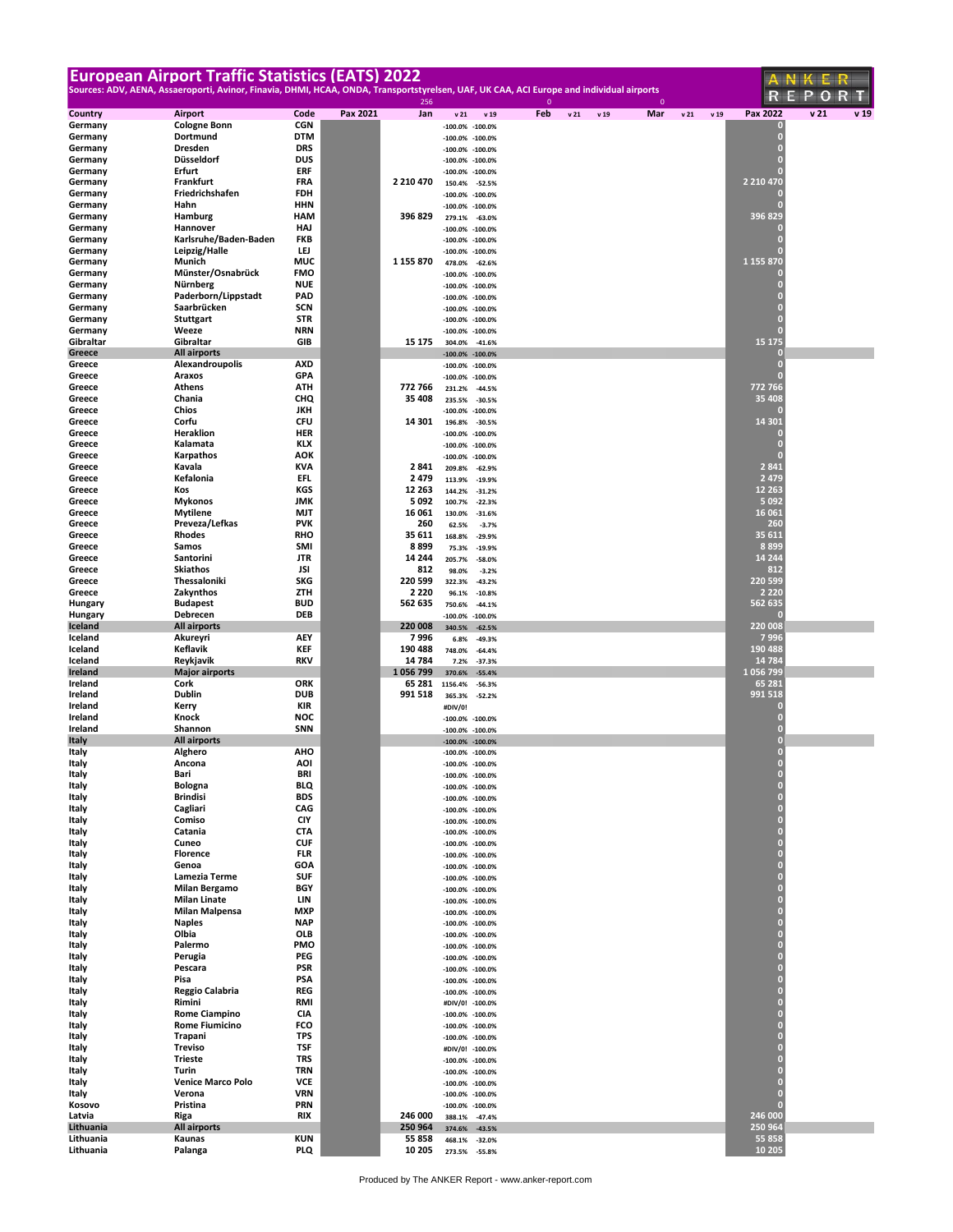| <b>European Airport Traffic Statistics (EATS) 2022</b>                                                                                   |                                          |                          |          |                    |                                            |                        |              |      |      |              |     |                                  | ANKER                   |
|------------------------------------------------------------------------------------------------------------------------------------------|------------------------------------------|--------------------------|----------|--------------------|--------------------------------------------|------------------------|--------------|------|------|--------------|-----|----------------------------------|-------------------------|
| Sources: ADV, AENA, Assaeroporti, Avinor, Finavia, DHMI, HCAA, ONDA, Transportstyrelsen, UAF, UK CAA, ACI Europe and individual airports |                                          |                          |          |                    |                                            |                        | $\mathbf{0}$ |      |      | $\mathbf{0}$ |     | R                                | R.<br>Р<br>н<br>О       |
| Country                                                                                                                                  | <b>Airport</b>                           | Code                     | Pax 2021 | 256<br>Jan         | v21                                        | v 19                   | Feb          | v 21 | v 19 | Mar          | v21 | Pax 2022<br>v 19                 | v <sub>21</sub><br>v 19 |
| Lithuania                                                                                                                                | <b>Vilnius</b>                           | <b>VNO</b>               |          | 184 901            | 358.7%                                     | $-45.4%$               |              |      |      |              |     | 184 901                          |                         |
| Luxembourg                                                                                                                               | Luxembourg                               | <b>LUX</b><br>OHD        |          |                    | $-100.0%$                                  | $-100.0%$              |              |      |      |              |     | 0<br>$\overline{0}$              |                         |
| Macedonia<br>Macedonia                                                                                                                   | Ohrid<br>Skopje                          | <b>SKP</b>               |          |                    | $-100.0%$<br>$-100.0\%$                    | $-100.0%$<br>$-100.0%$ |              |      |      |              |     | $\overline{0}$                   |                         |
| Malta                                                                                                                                    | Malta                                    | <b>MLA</b>               |          | 159 357            | 309.3%                                     | $-56.5%$               |              |      |      |              |     | 159 357                          |                         |
| Moldova                                                                                                                                  | Chisinau                                 | <b>KIV</b>               |          |                    | $-100.0\%$                                 | $-100.0%$              |              |      |      |              |     |                                  |                         |
| Montenegro<br>Montenegro                                                                                                                 | Podgorica<br>Tivat                       | TGD<br>TIV               |          |                    | -100.0% -100.0%<br>#DIV/0! -100.0%         |                        |              |      |      |              |     | $\overline{0}$<br>г              |                         |
| <b>Netherlands</b>                                                                                                                       | Top 3 airports                           |                          |          | 2 761 091          | 203.6%                                     | $-49.7%$               |              |      |      |              |     | 2 761 091                        |                         |
| Netherlands                                                                                                                              | Amsterdam                                | AMS                      |          | 2 488 210          | 186.2%                                     | $-50.3%$               |              |      |      |              |     | 2 488 210                        |                         |
| Netherlands                                                                                                                              | Eindhoven                                | EIN                      |          | 272 881            | 663.0%                                     | $-31.4%$               |              |      |      |              |     | 272 881                          |                         |
| <b>Netherlands</b><br>Netherlands                                                                                                        | Groningen<br>Maastricht                  | GRQ<br>MST               |          |                    | #DIV/0!<br>$-100.0\% -100.0\%$             | $-100.0%$              |              |      |      |              |     | U.<br>$\overline{0}$             |                         |
| Netherlands                                                                                                                              | Rotterdam                                | <b>RTM</b>               |          |                    | $-100.0\%$                                 | $-100.0%$              |              |      |      |              |     | $\overline{0}$                   |                         |
| Norway                                                                                                                                   | <b>All airports</b>                      |                          |          | 1997314            | 128.5%                                     | $-50.1%$               |              |      |      |              |     | 1997314                          |                         |
| Norway                                                                                                                                   | Alesund                                  | AES                      |          | 41 263             | 108.2%                                     | $-49.0%$               |              |      |      |              |     | 41 263                           |                         |
| Norway<br>Norway                                                                                                                         | Alta<br><b>Bardufoss</b>                 | ALF<br><b>BDU</b>        |          | 16 744<br>10575    | 73.0%<br>49.7%                             | $-35.4%$<br>$-40.6%$   |              |      |      |              |     | 16 744<br>10 575                 |                         |
| Norway                                                                                                                                   | <b>Bergen</b>                            | <b>BGO</b>               |          | 275 203            | 96.0%                                      | $-37.2%$               |              |      |      |              |     | 275 203                          |                         |
| Norway                                                                                                                                   | Bodø                                     | <b>BOO</b>               |          | 77451              | 64.1%                                      | $-39.0%$               |              |      |      |              |     | 77451                            |                         |
| Norway                                                                                                                                   | Bronnoysund<br>Floro                     | <b>BNN</b><br><b>FRO</b> |          | 5398<br>9 1 8 4    | $-2.7%$                                    | $-41.8%$               |              |      |      |              |     | 5 3 9 8<br>9 1 8 4               |                         |
| Norway<br>Norway                                                                                                                         | Hammerfest                               | <b>HFT</b>               |          | 10319              | 17.1%<br>5.4%                              | $-15.2%$<br>$-15.5%$   |              |      |      |              |     | 10 3 19                          |                         |
| Norway                                                                                                                                   | Harstad/Narvik                           | <b>EVE</b>               |          | 32 298             | 96.6%                                      | $-35.9%$               |              |      |      |              |     | 32 298                           |                         |
| Norway                                                                                                                                   | Haugesund                                | HAU                      |          | 23 702             | 122.4%                                     | $-43.7%$               |              |      |      |              |     | 23 702                           |                         |
| Norway                                                                                                                                   | Kirkenes                                 | <b>KKN</b><br>KRS        |          | 13 411             | 58.2%                                      | $-40.3%$               |              |      |      |              |     | 13 4 11<br>30 981                |                         |
| Norway<br>Norway                                                                                                                         | Kristiansand<br>Kristiansund             | KSU                      |          | 30 981<br>16467    | 94.8%<br>69.5%                             | $-59.2%$<br>$-25.8%$   |              |      |      |              |     | 16 4 67                          |                         |
| Norway                                                                                                                                   | Leknes                                   | LKN                      |          | 5685               | 27.0%                                      | $-31.7%$               |              |      |      |              |     | 5 6 8 5                          |                         |
| Norway                                                                                                                                   | Mo I Rana                                | <b>MQN</b>               |          | 4974               | 43.3%                                      | $-35.4%$               |              |      |      |              |     | 4974                             |                         |
| Norway                                                                                                                                   | Molde<br>Orsta/Volda                     | MOL<br>HOV               |          | 14 667<br>5046     | 102.0%                                     | $-48.6%$               |              |      |      |              |     | 14 6 67<br>5 0 4 6               |                         |
| Norway<br>Norway                                                                                                                         | Oslo                                     | OSL                      |          | 841 390            | 38.6%<br>192.1%                            | $-38.8%$<br>$-56.9%$   |              |      |      |              |     | 841 390                          |                         |
| Norway                                                                                                                                   | <b>Sandefjord Torp</b>                   | <b>TRF</b>               |          | 59 303             | 169.7%                                     | $-57.1%$               |              |      |      |              |     | 59 303                           |                         |
| Norway                                                                                                                                   | <b>Stavanger</b>                         | <b>SVG</b>               |          | 147 585            | 96.1%                                      | $-52.4%$               |              |      |      |              |     | 147 585                          |                         |
| Norway<br>Norway                                                                                                                         | <b>Stokmarknes</b><br>Svalbard           | <b>SKN</b><br><b>LYR</b> |          | 6 187<br>6232      | 56.8%                                      | $-27.8%$               |              |      |      |              |     | 6 1 8 7<br>6 2 3 2               |                         |
| Norway                                                                                                                                   | Svolvaer                                 | SVJ                      |          | 3818               | 110.0%<br>39.7%                            | $-26.2%$<br>$-36.1%$   |              |      |      |              |     | 3818                             |                         |
| Norway                                                                                                                                   | Tromsø                                   | TOS                      |          | 132 274            | 102.7%                                     | $-34.4%$               |              |      |      |              |     | 132 274                          |                         |
| Norway                                                                                                                                   | Trondheim                                | TRD                      |          | 164 214            | 110.7%                                     | $-48.1%$               |              |      |      |              |     | 164 214                          |                         |
| Norway<br>Poland                                                                                                                         | Vadso<br>Top 12 airports                 | <b>VDS</b>               |          | 5707<br>1493619    | 28.3%<br>280.5%                            | $-32.0%$<br>$-50.4%$   |              |      |      |              |     | 5 7 0 7<br>1 493 619             |                         |
| Poland                                                                                                                                   | <b>Bydgoszcz</b>                         | BZG                      |          |                    | $-100.0%$                                  | $-100.0%$              |              |      |      |              |     | ſ0                               |                         |
| Poland                                                                                                                                   | Gdansk                                   | <b>GDN</b>               |          | 185 000            | 323.8%                                     | $-42.0%$               |              |      |      |              |     | 185 000                          |                         |
| Poland                                                                                                                                   | Katowice                                 | <b>KTW</b>               |          | 140 776            | 461.4%                                     | $-40.1%$               |              |      |      |              |     | 140 776                          |                         |
| Poland<br>Poland                                                                                                                         | <b>Krakow</b><br>Lodz                    | <b>KRK</b><br>LCJ        |          | 323 288            | 494.8%<br>$-100.0%$                        | $-36.7%$<br>$-100.0%$  |              |      |      |              |     | 323 288                          |                         |
| Poland                                                                                                                                   | Lublin                                   | LUZ                      |          | 8852               | 199.5%                                     | $-64.5%$               |              |      |      |              |     | 8852                             |                         |
| Poland                                                                                                                                   | Poznan                                   | <b>POZ</b>               |          | 76 120             | 662.5%                                     | $-40.9%$               |              |      |      |              |     | 76 120                           |                         |
| Poland<br>Poland                                                                                                                         | <b>Rzeszow</b><br>Szczecin               | <b>RZE</b><br>SZZ        |          |                    | $-100.0\%$                                 | $-100.0%$              |              |      |      |              |     | 0                                |                         |
| Poland                                                                                                                                   | Warsaw                                   | <b>WAW</b>               |          | 649 083            | $-100.0\%$<br>228.7%                       | $-100.0%$<br>$-45.6%$  |              |      |      |              |     | 649 083                          |                         |
| Poland                                                                                                                                   | <b>Warsaw Modlin</b>                     | <b>WMI</b>               |          |                    | $-100.0\% -100.0\%$                        |                        |              |      |      |              |     |                                  |                         |
| Poland                                                                                                                                   | Wroclaw                                  | <b>WRO</b>               |          | 110 500            | 397.6%                                     | $-51.1%$               |              |      |      |              |     | 110 500                          |                         |
| Portugal<br>Portugal                                                                                                                     | <b>Top 5 airports</b><br>Faro            | <b>FAO</b>               |          | 2075938<br>141 119 | 181.3%<br>317.2%                           | $-39.2%$<br>$-46.7%$   |              |      |      |              |     | 2 075 938<br>141 119             |                         |
| Portugal                                                                                                                                 | Funchal                                  | <b>FNC</b>               |          | 168 589            | 220.7%                                     |                        |              |      |      |              |     | 168 589                          |                         |
| Portugal                                                                                                                                 | Lisbon                                   | LIS                      |          | 1 2 1 3 6 9 3      | 189.7%                                     | $-38.7%$               |              |      |      |              |     | 1 213 693                        |                         |
| Portugal                                                                                                                                 | Ponta Delgada                            | <b>PDL</b>               |          | 76 871             | 131.4%                                     | $-29.7%$               |              |      |      |              |     | 76 871<br>475 666                |                         |
| Portugal<br>Romania                                                                                                                      | Porto<br><b>Major airports</b>           | OPO                      |          | 475 666<br>31731   | 138.5%<br>$-90.9%$                         | $-42.9%$<br>$-97.9%$   |              |      |      |              |     | 31 7 31                          |                         |
| Romania                                                                                                                                  | Bacau                                    | <b>BCM</b>               |          |                    | $-100.0\%$                                 | $-100.0%$              |              |      |      |              |     | О                                |                         |
| Romania                                                                                                                                  | <b>Bucharest Otopeni</b>                 | <b>OTP</b>               |          |                    | $-100.0\% -100.0\%$                        |                        |              |      |      |              |     | $\overline{0}$                   |                         |
| Romania<br>Romania                                                                                                                       | Cluj Napoca<br>Constanta                 | CLJ<br><b>CND</b>        |          |                    | -100.0% -100.0%<br>-100.0% -100.0%         |                        |              |      |      |              |     | $\overline{0}$<br>$\overline{0}$ |                         |
| Romania                                                                                                                                  | Craiova                                  | <b>CRA</b>               |          |                    | -100.0% -100.0%                            |                        |              |      |      |              |     | $\overline{0}$                   |                         |
| Romania                                                                                                                                  | lasi                                     | IAS                      |          |                    | -100.0% -100.0%                            |                        |              |      |      |              |     | $\overline{0}$                   |                         |
| Romania<br>Romania                                                                                                                       | Sibiu                                    | SBZ<br>scv               |          | 31 731             | $-100.0\% -100.0\%$                        |                        |              |      |      |              |     | $\overline{0}$<br>31 7 31        |                         |
| Romania                                                                                                                                  | Suceava<br><b>Targu Mures</b>            | TGM                      |          |                    | 348.5%<br>$-100.0\% -100.0\%$              | 22.6%                  |              |      |      |              |     | 0                                |                         |
| Romania                                                                                                                                  | Timisoara                                | TSR                      |          |                    | $-100.0\% -100.0\%$                        |                        |              |      |      |              |     | $\overline{0}$                   |                         |
| Russia                                                                                                                                   | <b>Top 4 Russian airports</b>            |                          |          | 3 199 465          |                                            | $-33.5\% -60.7\%$      |              |      |      |              |     | 3 199 465                        |                         |
| Russia<br>Russia                                                                                                                         | Anapa<br>Astrakhan                       | AAQ<br>ASF               |          |                    | -100.0% -100.0%                            |                        |              |      |      |              |     | 0<br>$\overline{0}$              |                         |
| Russia                                                                                                                                   | Ekaterinburg                             | <b>SVX</b>               |          |                    | -100.0% -100.0%<br>$-100.0\% -100.0\%$     |                        |              |      |      |              |     | $\overline{0}$                   |                         |
| Russia                                                                                                                                   | Kaliningrad                              | KGD                      |          |                    | -100.0% -100.0%                            |                        |              |      |      |              |     | $\overline{0}$                   |                         |
| Russia                                                                                                                                   | Krasnodar                                | KRR                      |          |                    | $-100.0\% -100.0\%$                        |                        |              |      |      |              |     | $\overline{0}$<br>$\overline{0}$ |                         |
| Russia<br>Russia                                                                                                                         | Makhachkala<br><b>Mineralnye Vody</b>    | MCX<br><b>MRV</b>        |          |                    | $-100.0\% -100.0\%$<br>$-100.0\% -100.0\%$ |                        |              |      |      |              |     | $\overline{0}$                   |                         |
| Russia                                                                                                                                   | <b>Moscow Domodedovo</b>                 | <b>DME</b>               |          | 1840000            | 26.2%                                      | $-0.7%$                |              |      |      |              |     | 1 840 000                        |                         |
| Russia                                                                                                                                   | <b>Moscow Sheremetyevo</b>               | svo                      |          |                    | -100.0% -100.0%                            |                        |              |      |      |              |     | 0                                |                         |
| Russia                                                                                                                                   | <b>Moscow Vnukovo</b>                    | VKO<br><b>GOJ</b>        |          |                    | -100.0% -100.0%                            |                        |              |      |      |              |     | $\overline{0}$<br>$\overline{0}$ |                         |
| Russia<br>Russia                                                                                                                         | <b>Nizhniy Novgorod</b><br>Rostov-on-Don | <b>ROV</b>               |          |                    | -100.0% -100.0%<br>-100.0% -100.0%         |                        |              |      |      |              |     | $\overline{0}$                   |                         |
| Russia                                                                                                                                   | Samara                                   | <b>KUF</b>               |          |                    | $-100.0\% -100.0\%$                        |                        |              |      |      |              |     | $\overline{0}$                   |                         |
| Russia                                                                                                                                   | Sochi/Adler                              | <b>AER</b>               |          |                    | $-100.0\% -100.0\%$                        |                        |              |      |      |              |     | $\overline{0}$                   |                         |
| Russia<br>Russia                                                                                                                         | <b>St Petersburg</b><br>Ufa              | LED<br><b>UFA</b>        |          | 1 359 465          | 46.9%                                      | 10.5%                  |              |      |      |              |     | 1 359 465<br>0                   |                         |
| Russia                                                                                                                                   | Volgograd                                | VOG                      |          |                    | $-100.0\%$<br>$-100.0\%$                   | $-100.0%$<br>$-100.0%$ |              |      |      |              |     | $\overline{0}$                   |                         |
| Serbia                                                                                                                                   | <b>Belgrade</b>                          | BEG                      |          |                    | -100.0% -100.0%                            |                        |              |      |      |              |     |                                  |                         |
| Serbia                                                                                                                                   | Nis                                      | INI                      |          | 14 149             |                                            | 431.5% -43.9%          |              |      |      |              |     | 14 14 9                          |                         |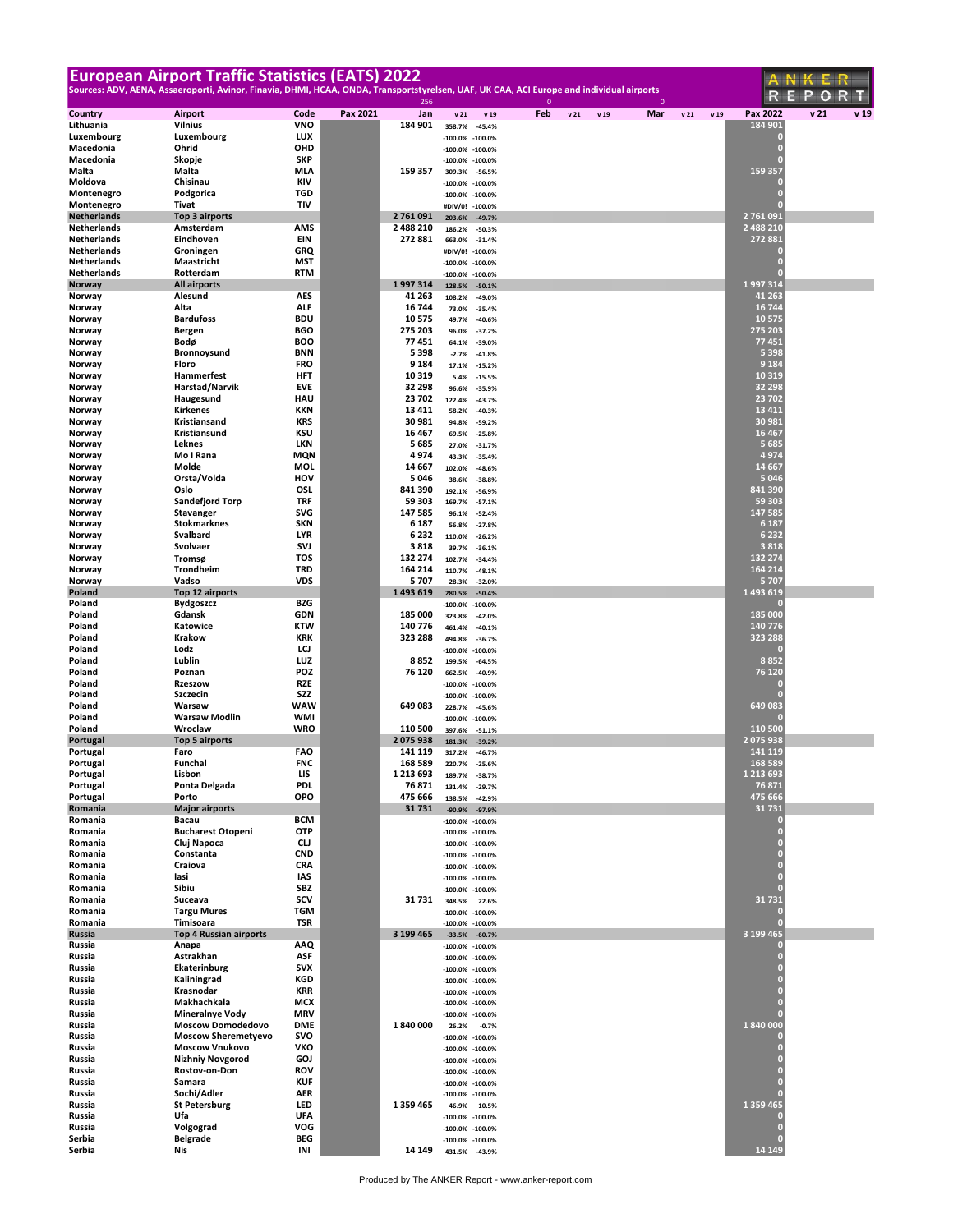|                            | <b>European Airport Traffic Statistics (EATS) 2022</b>                                                                                   |                          |          |                      |                   |                                 |              |                 |      |              |     |                      | ANKER                   |
|----------------------------|------------------------------------------------------------------------------------------------------------------------------------------|--------------------------|----------|----------------------|-------------------|---------------------------------|--------------|-----------------|------|--------------|-----|----------------------|-------------------------|
|                            | Sources: ADV, AENA, Assaeroporti, Avinor, Finavia, DHMI, HCAA, ONDA, Transportstyrelsen, UAF, UK CAA, ACI Europe and individual airports |                          |          | 256                  |                   |                                 | $\mathbf{0}$ |                 |      | $\mathbf{0}$ |     | К                    | R T<br>۳<br>О           |
| Country                    | Airport                                                                                                                                  | Code                     | Pax 2021 | Jan                  | v21               | v 19                            | Feb          | v <sub>21</sub> | v 19 | Mar          | v21 | Pax 2022<br>v 19     | v <sub>21</sub><br>v 19 |
| Slovakia<br>Slovakia       | <b>Bratislava</b><br>Kosice                                                                                                              | BTS<br>KSC               |          | 12411                | 330.2%            | $-100.0\% -100.0\%$<br>$-52.6%$ |              |                 |      |              |     | 12 4 11              |                         |
| Slovenia                   | Ljubljana                                                                                                                                | IJU                      |          | 37 604               | 663.8%            | $-63.7%$                        |              |                 |      |              |     | 37 604               |                         |
| <b>Spain</b>               | <b>All airports</b><br>A Coruña                                                                                                          | LCG                      |          | 10 403 137<br>46 800 | 269.6%            | $-37.3%$                        |              |                 |      |              |     | 10 403 137<br>46 800 |                         |
| Spain<br>Spain             | <b>Alicante</b>                                                                                                                          | ALC                      |          | 473 135              | 135.3%<br>511.9%  | $-48.7%$<br>$-39.7%$            |              |                 |      |              |     | 473 135              |                         |
| Spain                      | Almeria                                                                                                                                  | LEI                      |          | 17 240               | 87.4%             | $-49.6%$                        |              |                 |      |              |     | 17 240               |                         |
| Spain<br>Spain             | <b>Asturias</b><br><b>Barcelona</b>                                                                                                      | OVD<br><b>BCN</b>        |          | 63 055<br>1701533    | 255.3%<br>313.5%  | $-22.9%$<br>$-48.0%$            |              |                 |      |              |     | 63 055<br>1701533    |                         |
| Spain                      | <b>Bilbao</b>                                                                                                                            | BIO                      |          | 183 141              | 218.3%            | $-45.2%$                        |              |                 |      |              |     | 183 141              |                         |
| Spain                      | Castellon                                                                                                                                | <b>CDT</b>               |          | 1889                 | 141.3%            | $-70.1%$                        |              |                 |      |              |     | 1889                 |                         |
| Spain<br>Spain             | El Hierro<br>Fuerteventura                                                                                                               | <b>VDE</b><br><b>FUE</b> |          | 16 035<br>328 655    | 50.1%<br>264.7%   | $-12.7%$<br>$-25.8%$            |              |                 |      |              |     | 16 035<br>328 655    |                         |
| Spain                      | Girona                                                                                                                                   | GRO                      |          | 10567                | 1124.4%           | $-71.8%$                        |              |                 |      |              |     | 10 5 67              |                         |
| Spain                      | <b>Gran Canaria</b>                                                                                                                      | LPA                      |          | 845 605              | 259.9%            | $-28.4%$                        |              |                 |      |              |     | 845 605              |                         |
| Spain<br>Spain             | Granada<br>Ibiza                                                                                                                         | <b>GRX</b><br>IBZ        |          | 46 218<br>144 202    | 247.7%<br>181.0%  | $-48.8%$<br>$-16.6%$            |              |                 |      |              |     | 46 218<br>144 202    |                         |
| Spain                      | Jerez de la Frontera                                                                                                                     | XRY                      |          | 21 249               | 164.8%            | $-52.3%$                        |              |                 |      |              |     | 21 24 9              |                         |
| Spain                      | Lanzarote<br>La Palma                                                                                                                    | ACE<br><b>SPC</b>        |          | 406 115<br>58 516    | 379.3%            | $-28.7%$                        |              |                 |      |              |     | 406 115<br>58 516    |                         |
| Spain<br>Spain             | Madrid                                                                                                                                   | <b>MAD</b>               |          | 2 690 394            | 49.0%<br>218.3%   | $-50.3%$<br>$-38.7%$            |              |                 |      |              |     | 2 690 394            |                         |
| Spain                      | Malaga                                                                                                                                   | AGP                      |          | 696 049              | 314.0%            | $-31.3%$                        |              |                 |      |              |     | 696 049              |                         |
| Spain<br>Spain             | Melilla<br>Menorca                                                                                                                       | MLN<br>MAH               |          | 27858<br>59 194      | 65.7%             | 1.2%                            |              |                 |      |              |     | 27858<br>59 194      |                         |
| Spain                      | Murcia                                                                                                                                   | RMU                      |          | 13 600               | 144.6%<br>720.3%  | $-16.4%$<br>$-67.3%$            |              |                 |      |              |     | 13 600               |                         |
| Spain                      | Palma de Mallorca                                                                                                                        | PMI                      |          | 559 675              | 238.1%            | $-33.3%$                        |              |                 |      |              |     | 559 675              |                         |
| Spain<br>Spain             | Pamplona<br>Reus                                                                                                                         | PNA<br>REU               |          | 10455<br>247         | 79.4%<br>$-21.1%$ | $-31.8%$<br>$-95.8%$            |              |                 |      |              |     | 10 455<br>247        |                         |
| Spain                      | San Sebastian                                                                                                                            | EAS                      |          | 14 14 6              | 415.7%            | $-26.0%$                        |              |                 |      |              |     | 14 14 6              |                         |
| Spain                      | Santander                                                                                                                                | SDR                      |          | 39784                | 394.3%            | $-47.0%$                        |              |                 |      |              |     | 39 784               |                         |
| Spain<br>Spain             | Santiago de Compostela<br>Seville                                                                                                        | scq<br>svQ               |          | 130 796<br>321 034   | 247.1%<br>383.1%  | $-26.8%$<br>$-38.5%$            |              |                 |      |              |     | 130 796<br>321 034   |                         |
| Spain                      | <b>Tenerife Norte</b>                                                                                                                    | <b>TFN</b>               |          | 316 615              | 129.7%            | $-20.9%$                        |              |                 |      |              |     | 316 615              |                         |
| Spain                      | <b>Tenerife Sur</b>                                                                                                                      | TFS                      |          | 716 413              | 631.6%            | $-29.7%$                        |              |                 |      |              |     | 716 413              |                         |
| Spain<br>Spain             | Valencia<br>Valladolid                                                                                                                   | <b>VLC</b><br><b>VLL</b> |          | 338 311<br>6999      | 366.3%<br>206.8%  | $-37.8%$<br>$-49.9%$            |              |                 |      |              |     | 338 311<br>6 9 9 9   |                         |
| Spain                      | Vigo                                                                                                                                     | VGO                      |          | 42 423               | 160.2%            | $-41.0%$                        |              |                 |      |              |     | 42 4 23              |                         |
| Spain<br>Spain             | Vitoria<br>Zaragoza                                                                                                                      | VIT<br>ZAZ               |          | 9 2 5 7<br>26 274    | 404.5%            | $-6.4%$                         |              |                 |      |              |     | 9 2 5 7<br>26 274    |                         |
| Sweden                     | Top 22 airports                                                                                                                          |                          |          | 1 2 1 6 5 9 4        | 457.4%<br>226.4%  | $-10.2%$<br>$-60.8%$            |              |                 |      |              |     | 1 216 594            |                         |
| Sweden                     | Angelholm                                                                                                                                | AGH                      |          | 7096                 | 189.4%            | $-74.9%$                        |              |                 |      |              |     | 7096                 |                         |
| Sweden<br>Sweden           | <b>Gothenburg Landvetter</b><br>Halmstad                                                                                                 | GOT<br>HAD               |          | 173 721<br>2998      | 269.9%<br>428.7%  | $-61.5%$<br>$-65.4%$            |              |                 |      |              |     | 173 721<br>2 9 9 8   |                         |
| Sweden                     | Jonkoping                                                                                                                                | <b>JKG</b>               |          | 1 1 9 6              | 760.4%            | $-83.9%$                        |              |                 |      |              |     | 1 1 9 6              |                         |
| Sweden                     | Kalmar                                                                                                                                   | KLR                      |          | 4 1 0 6              | 415.2%            | $-74.8%$                        |              |                 |      |              |     | 4 1 0 6              |                         |
| Sweden<br>Sweden           | Kiruna<br>Linkoping                                                                                                                      | <b>KRN</b><br>LPI        |          | 16 336<br>39888      | 145.7%<br>4729.1% | $-28.7%$<br>270.6%              |              |                 |      |              |     | 16 336<br>39 888     |                         |
| Sweden                     | Lulea                                                                                                                                    | LLA                      |          | 42 267               | 138.4%            | $-52.2%$                        |              |                 |      |              |     | 42 267               |                         |
| Sweden<br>Sweden           | Malmö<br>Norrkoping                                                                                                                      | MMX<br><b>NRK</b>        |          | 55 047<br>1 4 9 5    | 176.4%            | $-60.0%$                        |              |                 |      |              |     | 55 047<br>1495       |                         |
| Sweden                     | Orebro                                                                                                                                   | ORB                      |          | 1637                 | 10578.6%          | $-81.3%$<br>$-62.8%$            |              |                 |      |              |     | 1637                 |                         |
| Sweden                     | Ostersund                                                                                                                                | OSD                      |          | 12 082               | 114.3%            | $-73.4%$                        |              |                 |      |              |     | 12 082               |                         |
| Sweden<br>Sweden           | Ronneby<br>Skelleftea                                                                                                                    | <b>RNB</b><br>SFT        |          | 4035<br>10 208       | 347.8%<br>156.8%  | $-73.5%$<br>$-54.4%$            |              |                 |      |              |     | 4 0 3 5<br>10 208    |                         |
| Sweden                     | Stockholm Arlanda                                                                                                                        | ARN                      |          | 732 455              | 219.3%            | $-59.3%$                        |              |                 |      |              |     | 732 455              |                         |
| Sweden<br>Sweden           | Stockholm Bromma<br><b>Stockholm Skaysta</b>                                                                                             | BMA<br>NYO               |          | 37 932<br>32 043     | 832.9%            | $-78.4%$                        |              |                 |      |              |     | 37 932<br>32 043     |                         |
| Sweden                     | <b>Stockholm Vasteras</b>                                                                                                                | VST                      |          | 2 3 1 1              | 51.8%<br>276.4%   | -75.3%<br>$-53.9%$              |              |                 |      |              |     | 2 3 1 1              |                         |
| Sweden                     | Sundsvall                                                                                                                                | SDL                      |          | 1379                 | 1645.6%           | $-91.9%$                        |              |                 |      |              |     | 1 3 7 9              |                         |
| Sweden<br>Sweden           | Umea<br>Vaxjo                                                                                                                            | UME<br>VXO               |          | 26 731<br>2 8 2 2    | 245.0%<br>2139.7% | $-62.4%$                        |              |                 |      |              |     | 26 731<br>2822       |                         |
| Sweden                     | Visby                                                                                                                                    | VBY                      |          | 8809                 | 196.7%            | $-80.9%$<br>$-63.3%$            |              |                 |      |              |     | 8 8 0 9              |                         |
| Switzerland                | <b>Major airports</b>                                                                                                                    |                          |          | 1594037              | 173.0%            | $-61.1%$                        |              |                 |      |              |     | 1 594 037            |                         |
| Switzerland<br>Switzerland | Basel<br>Geneva                                                                                                                          | <b>BSL</b><br>GVA        |          | 695 953              | 271.8%            | $-100.0\% -100.0\%$<br>$-52.3%$ |              |                 |      |              |     | о<br>695 953         |                         |
| Switzerland                | Zurich                                                                                                                                   | ZRH                      |          | 898 084              | 212.1%            | $-57.9%$                        |              |                 |      |              |     | 898 084              |                         |
| <b>Turkey</b><br>Turkey    | <b>All airports</b><br>Adana                                                                                                             | ADA                      |          | 9 266 776<br>280 826 | 77.4%             | $-34.0%$                        |              |                 |      |              |     | 9 266 776<br>280 826 |                         |
| Turkey                     | Adiyaman                                                                                                                                 | <b>ADF</b>               |          | 11 146               | 73.9%<br>34.2%    | $-37.5%$<br>$-48.1%$            |              |                 |      |              |     | 11 146               |                         |
| Turkey                     | Agri                                                                                                                                     | AJI                      |          | 11 6 24              | $-21.0%$          | $-59.1%$                        |              |                 |      |              |     | 11 6 24              |                         |
| Turkey<br><b>Turkey</b>    | <b>Amasya Merzifon</b><br>Ankara                                                                                                         | MZH<br>ESB               |          | 7957<br>592 960      | 74.8%<br>90.6%    | $-59.6%$<br>$-51.1%$            |              |                 |      |              |     | 7957<br>592 960      |                         |
| Turkey                     | Antalya                                                                                                                                  | AYT                      |          | 662 337              | 125.8%            | $-25.6%$                        |              |                 |      |              |     | 662 337              |                         |
| <b>Turkey</b>              | Gazipasa-Alanya                                                                                                                          | GZP                      |          | 27 067               | 49.7%             | $-19.5%$                        |              |                 |      |              |     | 27 067               |                         |
| Turkey<br>Turkey           | <b>Balikesir Koca Seyit</b><br>Batman                                                                                                    | EDO<br>BAL               |          | 12 3 16<br>33 814    | 78.5%<br>$-3.4%$  | $-29.5%$<br>$-43.2%$            |              |                 |      |              |     | 12 3 16<br>33 814    |                         |
| Turkey                     | <b>Bingol</b>                                                                                                                            | BGG                      |          | 8 1 0 9              | $-13.9%$          | $-54.6%$                        |              |                 |      |              |     | 8 1 0 9              |                         |
| Turkey                     | <b>Bodrum</b><br><b>Bursa Yenisehir</b>                                                                                                  | BJV<br>YEI               |          | 68781<br>7 1 2 3     | 61.6%             | $-28.4%$                        |              |                 |      |              |     | 68781<br>7 1 2 3     |                         |
| Turkey<br><b>Turkey</b>    | Canakkale                                                                                                                                | CKZ                      |          | 5 2 3 7              | 7023.0%<br>87.2%  | $-62.8%$<br>$-40.4%$            |              |                 |      |              |     | 5 2 3 7              |                         |
| Turkey                     | Dalaman                                                                                                                                  | DLM                      |          | 64 259               | 95.0%             | 1.0%                            |              |                 |      |              |     | 64 259               |                         |
| Turkey<br>Turkey           | Denizli<br>Diyarbakir                                                                                                                    | <b>DNZ</b><br>DIY        |          | 23 282<br>111 131    | 61.8%<br>33.4%    | $-54.6%$<br>$-30.9%$            |              |                 |      |              |     | 23 28 2<br>111 131   |                         |
| Turkey                     | Elazig                                                                                                                                   | <b>EZS</b>               |          | 40 666               | 16.5%             | $-46.3%$                        |              |                 |      |              |     | 40 666               |                         |
| Turkey                     | Erzincan                                                                                                                                 | ERC                      |          | 16898                | 18.9%             | $-53.3%$                        |              |                 |      |              |     | 16 898               |                         |
| Turkey<br>Turkey           | Erzurum<br>Gaziantep                                                                                                                     | ERZ<br>GZT               |          | 86 411<br>142 025    | 48.8%<br>57.2%    | $-16.9%$<br>$-33.9%$            |              |                 |      |              |     | 86 411<br>142 025    |                         |
| <b>Turkey</b>              | Hatay                                                                                                                                    | HTY                      |          | 75 403               | 65.8%             | $-35.0%$                        |              |                 |      |              |     | 75 403               |                         |
| Turkey<br>Turkey           | Igdir<br>Isparta                                                                                                                         | IGD<br>ISE               |          | 12782<br>4395        | 103.2%<br>455.6%  | $-47.7%$<br>$-62.3%$            |              |                 |      |              |     | 12 7 82<br>4 3 9 5   |                         |
| <b>Turkey</b>              | Istanbul                                                                                                                                 | IST                      |          | 3 485 217            |                   | 107.2% -33.1%                   |              |                 |      |              |     | 3 485 217            |                         |